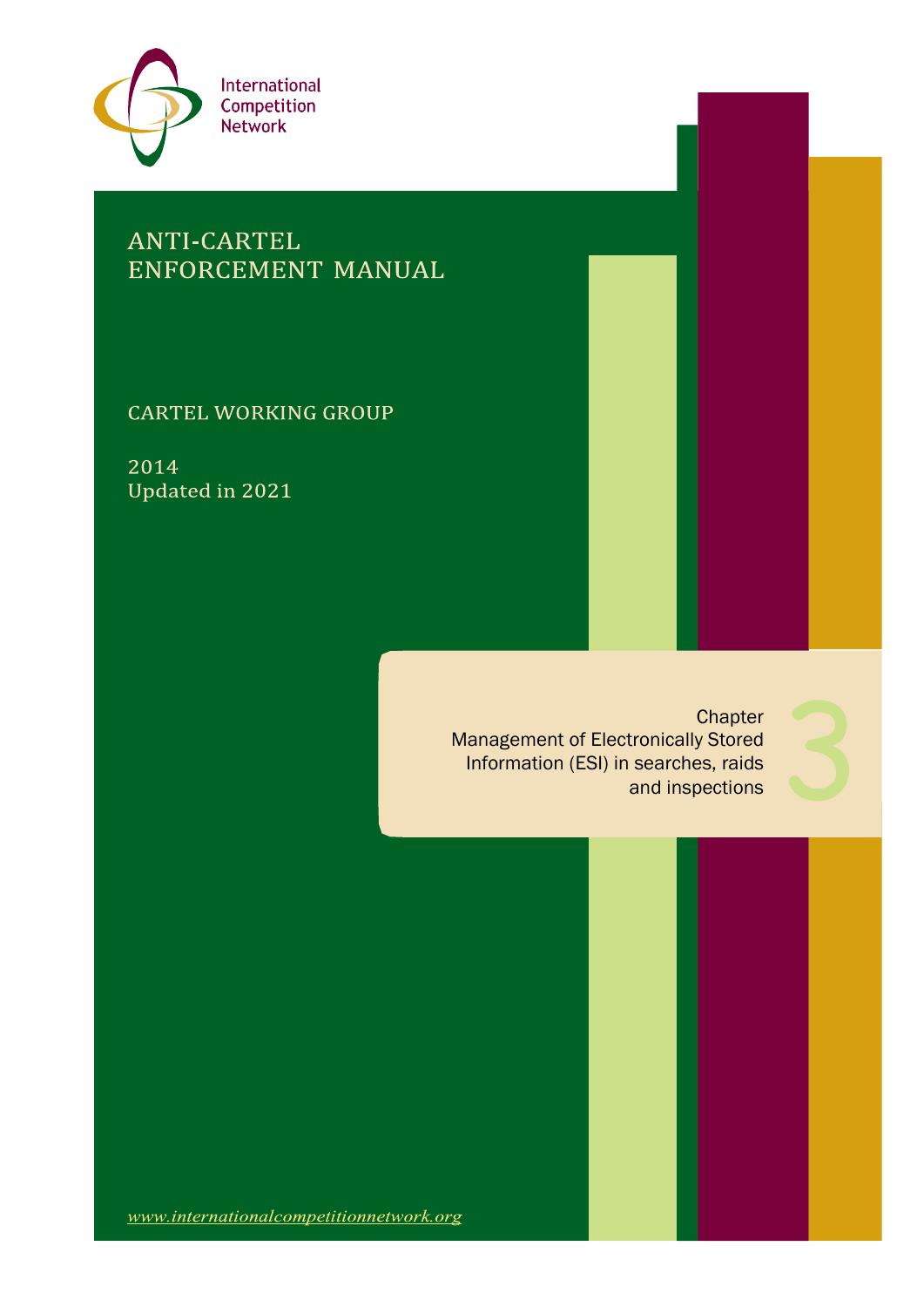# **Table of Contents**

| 1     |                                                    |  |
|-------|----------------------------------------------------|--|
| 2     |                                                    |  |
|       |                                                    |  |
| 3     |                                                    |  |
| 3.1   |                                                    |  |
|       |                                                    |  |
|       |                                                    |  |
|       |                                                    |  |
|       |                                                    |  |
| 4     |                                                    |  |
| 5     | MAIN DISTINCTIONS IN DIGITAL EVIDENCE GATHERING11  |  |
|       |                                                    |  |
|       |                                                    |  |
|       |                                                    |  |
|       |                                                    |  |
|       |                                                    |  |
|       |                                                    |  |
|       |                                                    |  |
|       |                                                    |  |
|       |                                                    |  |
|       |                                                    |  |
|       |                                                    |  |
|       |                                                    |  |
|       |                                                    |  |
|       |                                                    |  |
| 7.3.1 |                                                    |  |
| 7.3.2 |                                                    |  |
| 7.3.3 |                                                    |  |
| 7.3.4 |                                                    |  |
| 7.3.5 |                                                    |  |
| 7.3.6 |                                                    |  |
| 7.3.7 |                                                    |  |
| 7.3.8 |                                                    |  |
| 7.3.9 |                                                    |  |
| 8     | CHALLENGES CONCERNING DIGITAL EVIDENCE GATHERING29 |  |
|       |                                                    |  |
|       |                                                    |  |
|       |                                                    |  |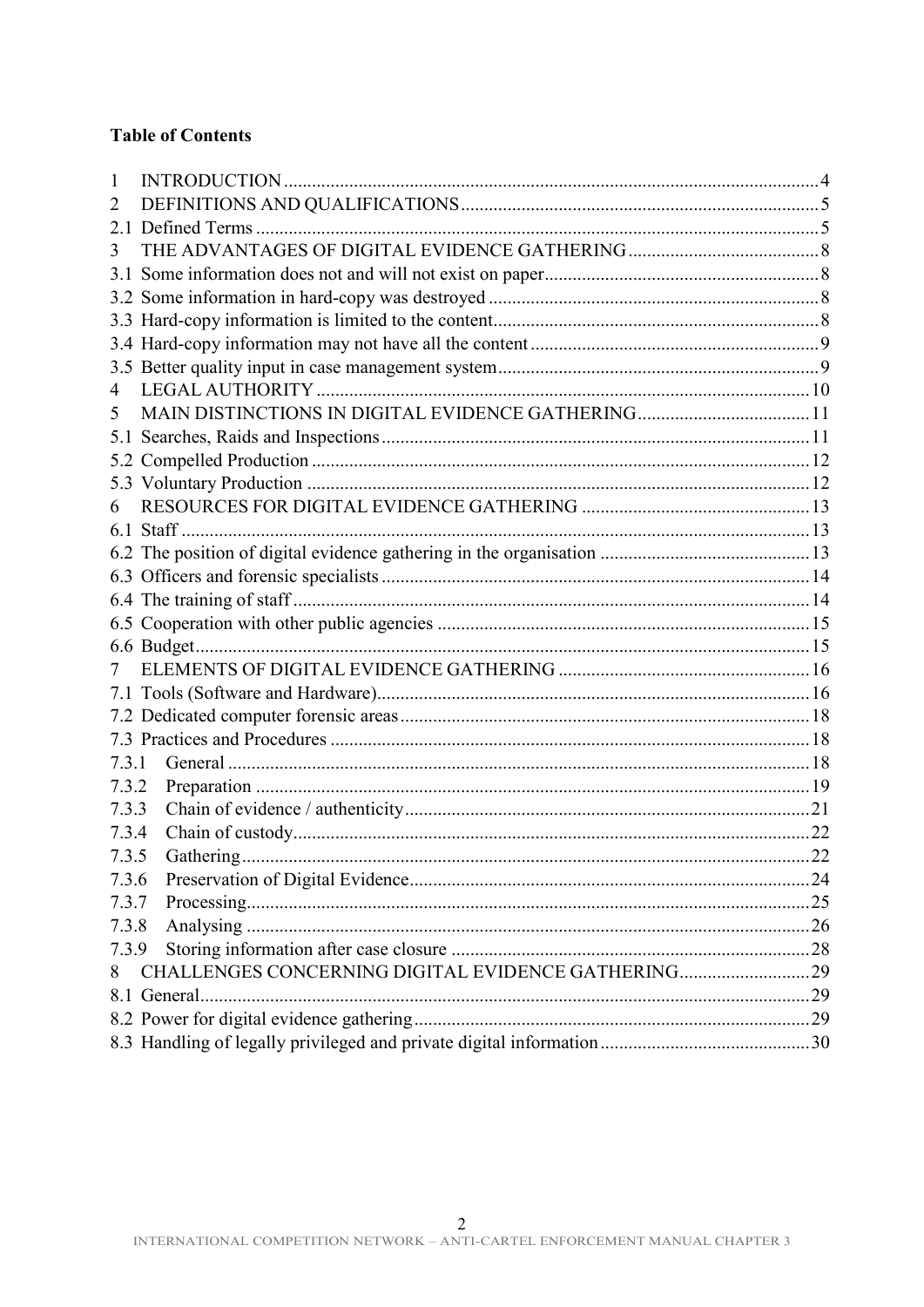| 8.4.1 Digital information stored outside the company's inspected premises32 |  |
|-----------------------------------------------------------------------------|--|
|                                                                             |  |
|                                                                             |  |
|                                                                             |  |
|                                                                             |  |
|                                                                             |  |
|                                                                             |  |
| APPENDIX 1: GOOD PRACTICES RELATING TO DIGITAL EVIDENCEGATHERING35          |  |
|                                                                             |  |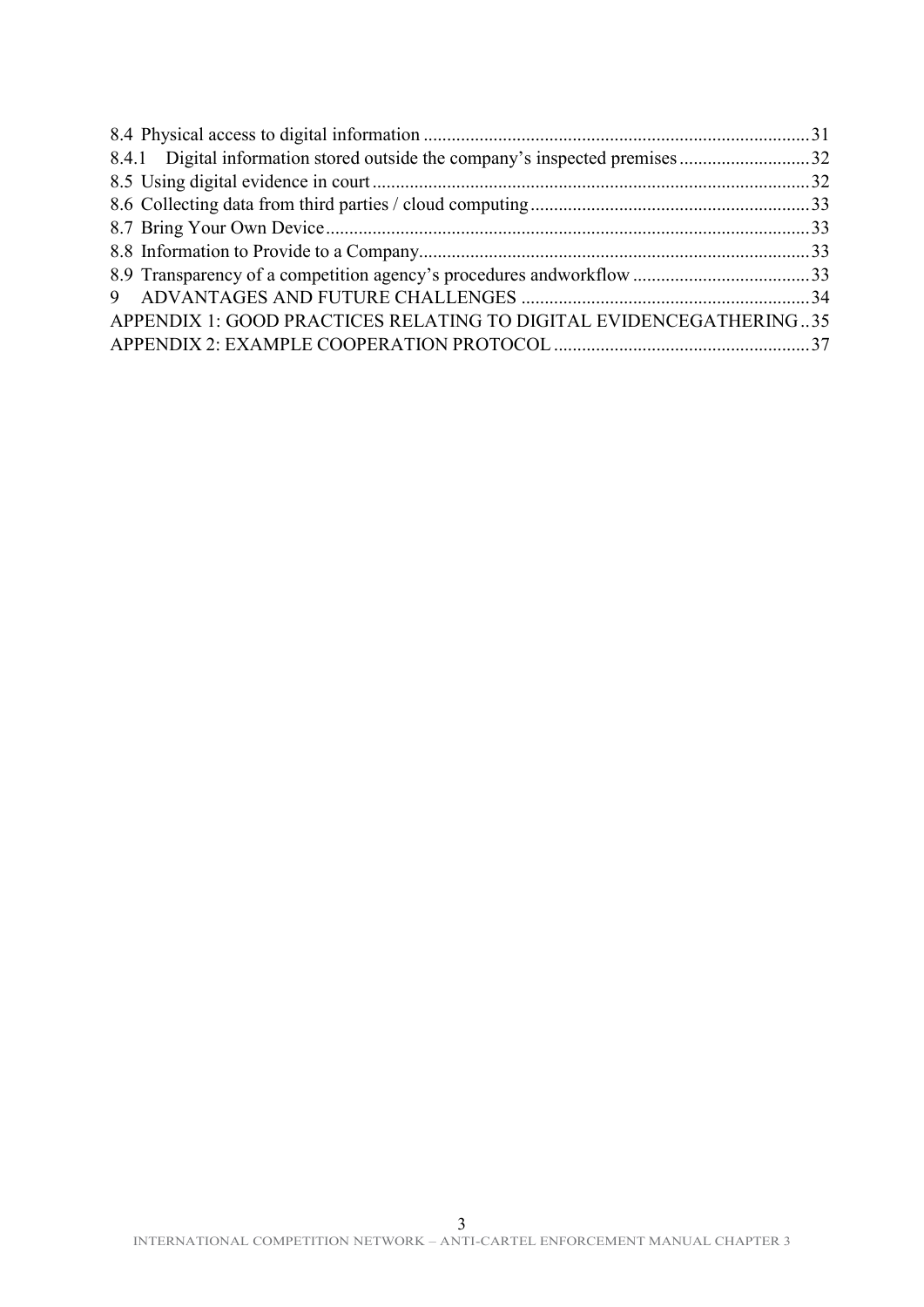# <span id="page-3-0"></span>**1 INTRODUCTION**

In today's world of advancing technologies, more and more information is being generated, stored and distributed by electronic means. This requires many competition agencies to increasingly manage Electronically Stored Information (ESI) as a frequent or standard tool in their fight against cartels.

The original version of this Chapter was published in 2004, and first updated in March 2010 on the basis of the information collected from ICN members in November 2009 by means of a questionnaire to which 24 member agencies participated. The Chapter was further updated in 2014 after receiving input from a number of competition agencies and Non-Governmental Advisors. This version of the Chapter represents a third revision, that has been made in 2021 in the context of the « *Big Data and Cartels Project* » of the ICN Cartel Working Group, in particular on the basis of the findings of the Scoping Paper on « *The impact of digitalization in cartel enforcement* », which was approved by the ICN Steering Group in 2020.

The goal of this Chapter is to help readers better understand the range of ICN member approaches to the management of  $ESI<sup>1</sup>$  $ESI<sup>1</sup>$  $ESI<sup>1</sup>$  and to identify good practices and procedures with respect to digital evidence gathering, preservation, processing, analyzing and storing, and more generally the use of digital evidence in the context of the investigation, adjudication or prosecution of cartels.

This Chapter should be read in conjunction with the Chapter on Searches, Raids and Inspections, which provides an overview of the general approach of member agencies to searches, raids and inspections and sets out some good practices as well.

This Chapter is intended to be a reference for competition agencies that are undertaking digital evidence gathering in the course of anti-cartel investigations, and is not intended to be a comprehensive guide. The ICN *Anti-Cartel Enforcement Manual* is a work in progress and all Chapters may be updated or revised in the future. This Chapter reflects the current status of digital evidence gathering. As technology, software and hardware change continuously, the definitions used and the methods for collecting, analysing and ensuring the admissibility of digital evidence will also be subject to change.

This Chapter and the others that form the *Anti-Cartel Enforcement Manual* must be read in the context of current enforcement laws, policies and practices of each jurisdiction. Practices which work well in the jurisdiction(s) where they are applied may or may not work well in the legal context of another jurisdiction and, therefore, cannot necessarily be recommended for adoption by other ICN members. This compilation does not purport to present all of the possible practices, nor does it necessarily recommend these practices over others, as the appropriate choice of approach will depend on the circumstances of each particular situation. The relevance and therefore likely adoption by jurisdictions of particular practices outlined in this Chapter will be influenced by their competition policy and law environment. In some cases, certain practices will not be available due to legal, legislative or political regimes in which those competition agencies operate.

<span id="page-3-1"></span><sup>&</sup>lt;sup>1</sup> The Chapter will refer to Digital evidence gathering for ease of reference.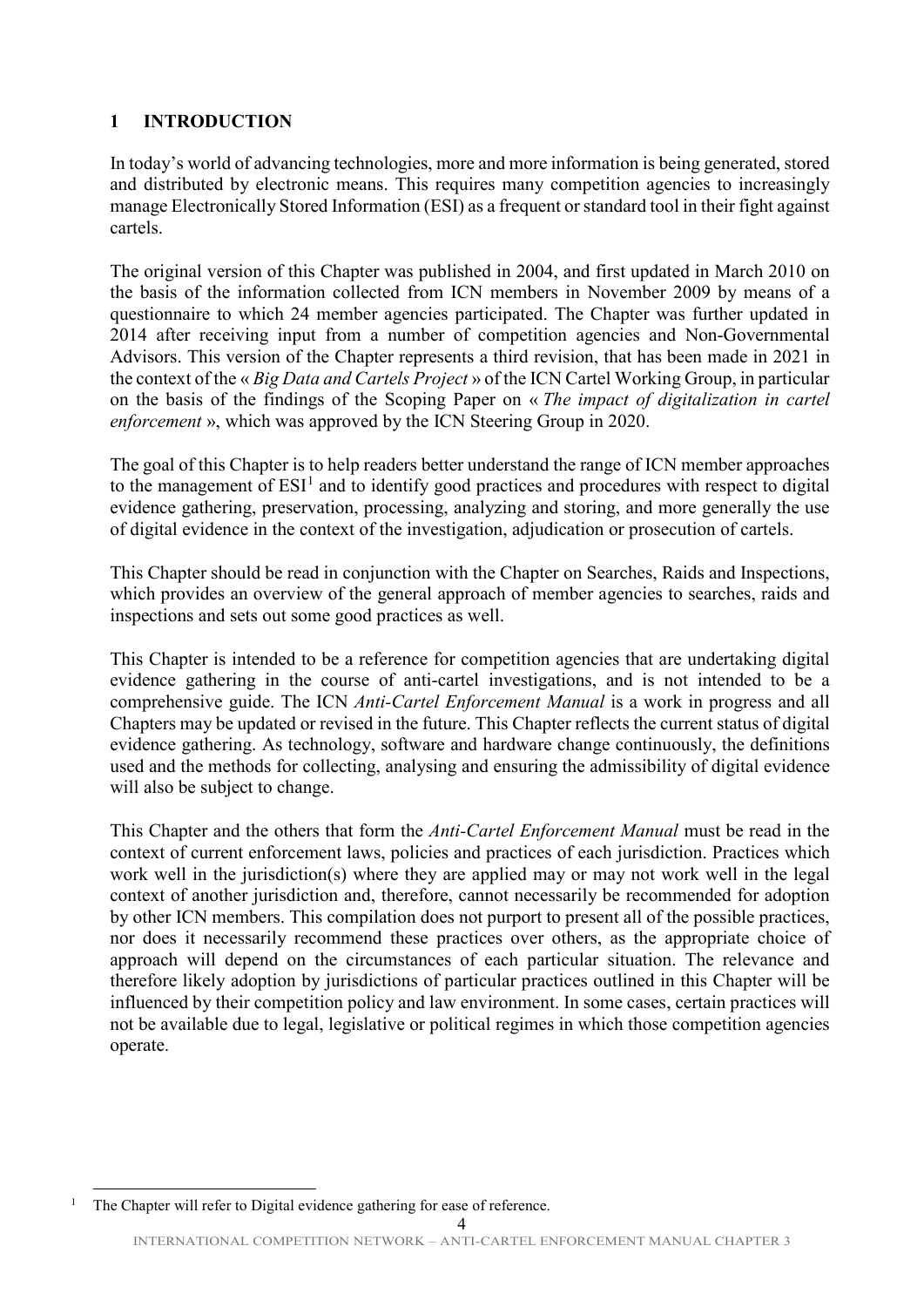# <span id="page-4-0"></span>**2 DEFINITIONS AND QUALIFICATIONS**

The definitions mentioned below are meant as points of reference in order to have a common understanding of digital evidence gathering among competition agencies for the purposes of this Chapter.

# **2.1 Defined Terms**

- <span id="page-4-1"></span>• The term "algorithm" refers both to a standardized or automated method to solve a certain type of problems and to the practical application of such method<sup>[2](#page-4-2)</sup>. Algorithms encompass a wide range of software and programs and can be used by businesses to perform different types of tasks. In particular, algorithms enable companies to quickly and automatically process large amounts of data and set very fast iterative actions in order to react in real time to changes on the market, either to rivals' or to consumers' behaviour. In most cases, such conduct is the result of the unilateral use of algorithms by individual companies involving no contacts among competitors. However, algorithms can also be used anticompetitively, for example to facilitate or implement a collusive agreement through automated systems or through the simultaneous use by competitors of the same algorithm.
- **Cloud computing** describes a new supplement, consumption and delivery model for IT services based on the Internet, and typically involves the provision of dynamically scalable and often virtualised resources as a service over the Internet. This comprises common business applications online which are accessed from a web browser, while the software and data may be stored on servers in unknown locations on the Internet. Undertakings usually know where the servers are located.
- **Chain of custody** is the record of the custodial history of the evidence. It is the process that tracks the movement of evidence through its collection, safeguarding, and analysis lifecycle by documenting each person who handled the evidence, the date/time the evidence was collected or transferred and the purpose for the transfer.
- **Chain of evidence** or authentication is the record of the collection, processing and analysis of the digital evidence. It proves that the presented evidence is unequivocally derived from the acquired digital information.
- **Computer Forensics** is the use of specialized techniques for the preservation, identification, extraction, authentication, examination, analysis, interpretation and documentation of digital information. Computer forensics comes into play when a case involves issues relating to the reconstruction of computer system usage, examination of residual data, authentication of data by technical analysis or explanation of technical features of data and computer usage. Computer Forensics requires specialized expertise that generally goes beyond normal data collection and preservation techniques available to end-users or information technology (IT) system support personnel.
- **Data** refers to any information, or representation of such information, in structured, nonstructured and semi-structured formats, big or small, static or streaming. From a statistical viewpoint, data are the physical representation of information in a manner suitable for

<span id="page-4-2"></span><sup>&</sup>lt;sup>2</sup> OECD Roundtable on Algorithms and Collusion, Background note by the Secretariat, June 2017.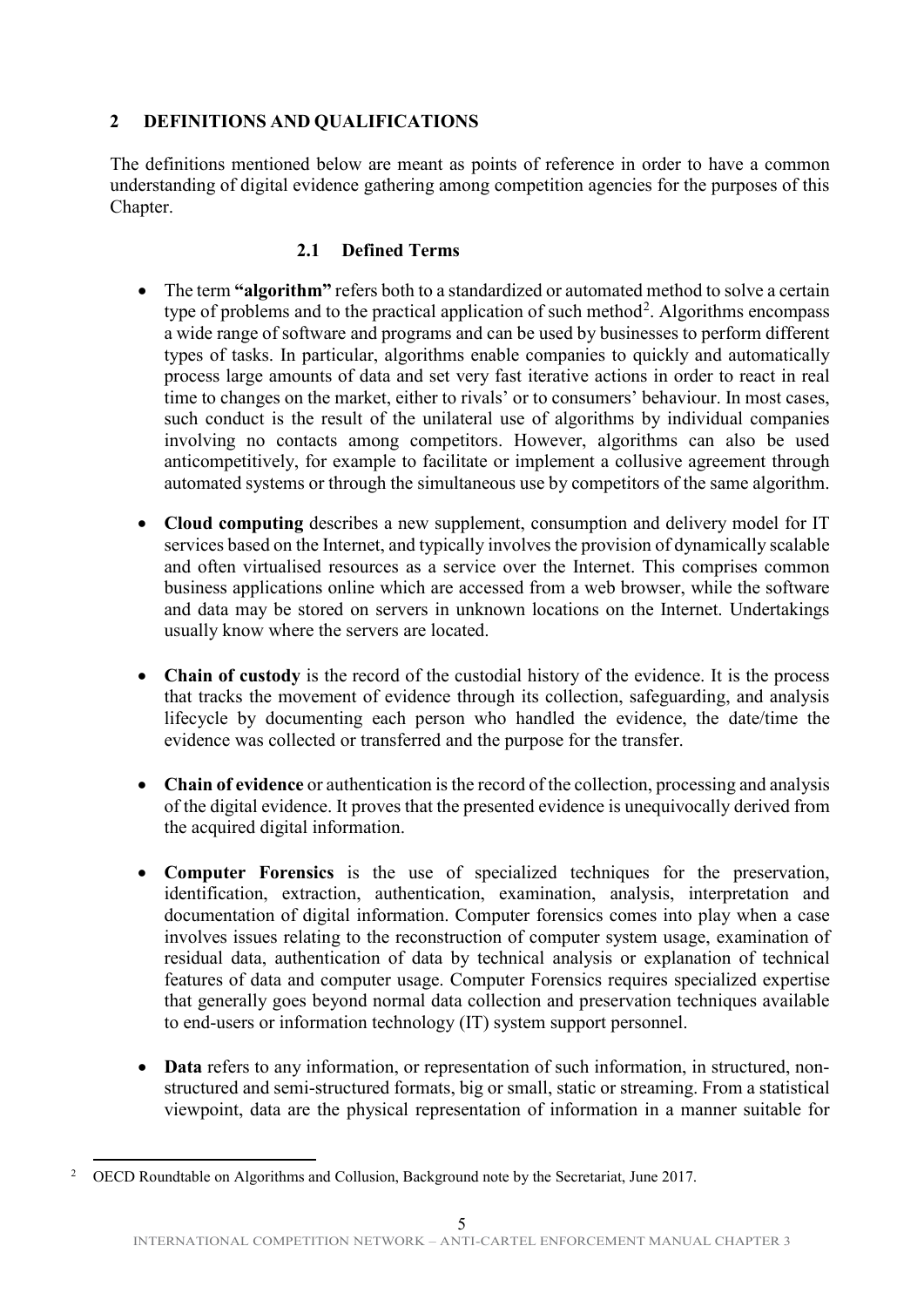communication, interpretation, or processing by human beings or by automatic means<sup>[3](#page-5-0)</sup>.

- A **data carrier** is any device that contains or transports digital information and includes physical hard drives, floppy disks, Personal Digital Assistants (PDAs), Universal Serial Bus devices (USBs), SIM-cards from cellular phones, flash memory sticks/cards, networks and servers, cloud storage, etc. This list is non-exhaustive.
- A deleted file is a file that has been logically, but not necessarily physically, erased from an operating system, perhaps to eliminate potentially incriminating evidence. Deleting files does not always necessarily eliminate the possibility of recovering all or part of the original data. Generally, until data is overwrittten it may be recoverable.
- **Digital evidence** is all information in digital form that may be used as evidence in a case. Digital evidence, such as storage media (data carrier), tapping or monitoring of network traffic, or making digital copies (forensic images, file copies, etc.) may be obtained by searches, raids and inspections, through compelled production or through voluntary production (see Sections 5.1-5.3).
- **Digital information** is all information in digital form and can be divided into the content itself (e.g. of a text document, a drawing or photo, a database, etc.), and the information about this content, also known as metadata. It is often not possible to handle digital information without acquiring knowledge of at least some of this metadata.
- **Electronic discovery (e-Discovery) standards** refer to the standards for forensic investigations when identifying, collecting and producing Electronically Stored Information (ESI).
- **Encryption** is the conversion of plaintext to ciphertext through the use of a cryptographic algorithm.
- **Forensics** is the application of investigative and analytical techniques that conform to evidentiary standards used in or appropriate for legal proceedings (i.e. a court of law or other legal context).
- A **forensic image** (sometimes called a forensic copy) is an exact bit-by-bit copy of a data carrier including slack, unallocated space and unused space. There are forensic tools available for making forensic images. Most tools produce information, like a hash value (as described below), to ensure the integrity of the image.
- A **hash value** is a mathematical algorithm produced against digital information (e.g. a file, a physical disk, a logical disk) thereby creating a "digital fingerprint" or "digital DNA" for that information. It is by purpose a one-way algorithm and thus it is not possible to change digital evidence without changing the corresponding hash values. In other words, if the hash value of a file has (not) changed, the file itself has (not) changed. Given this role in uniquely identifying digital information, hash values are often used to authenticate

<span id="page-5-0"></span> <sup>3</sup> Eurostat's Concepts and Definitions Database; OECD Glossary of Statistical terms; Economic Commission for Europe of the United Nations (UNECE), "Terminology on Statistical Metadata", Conference of European Statisticians Statistical Standards and Studies, No. 53, Geneva, 2000.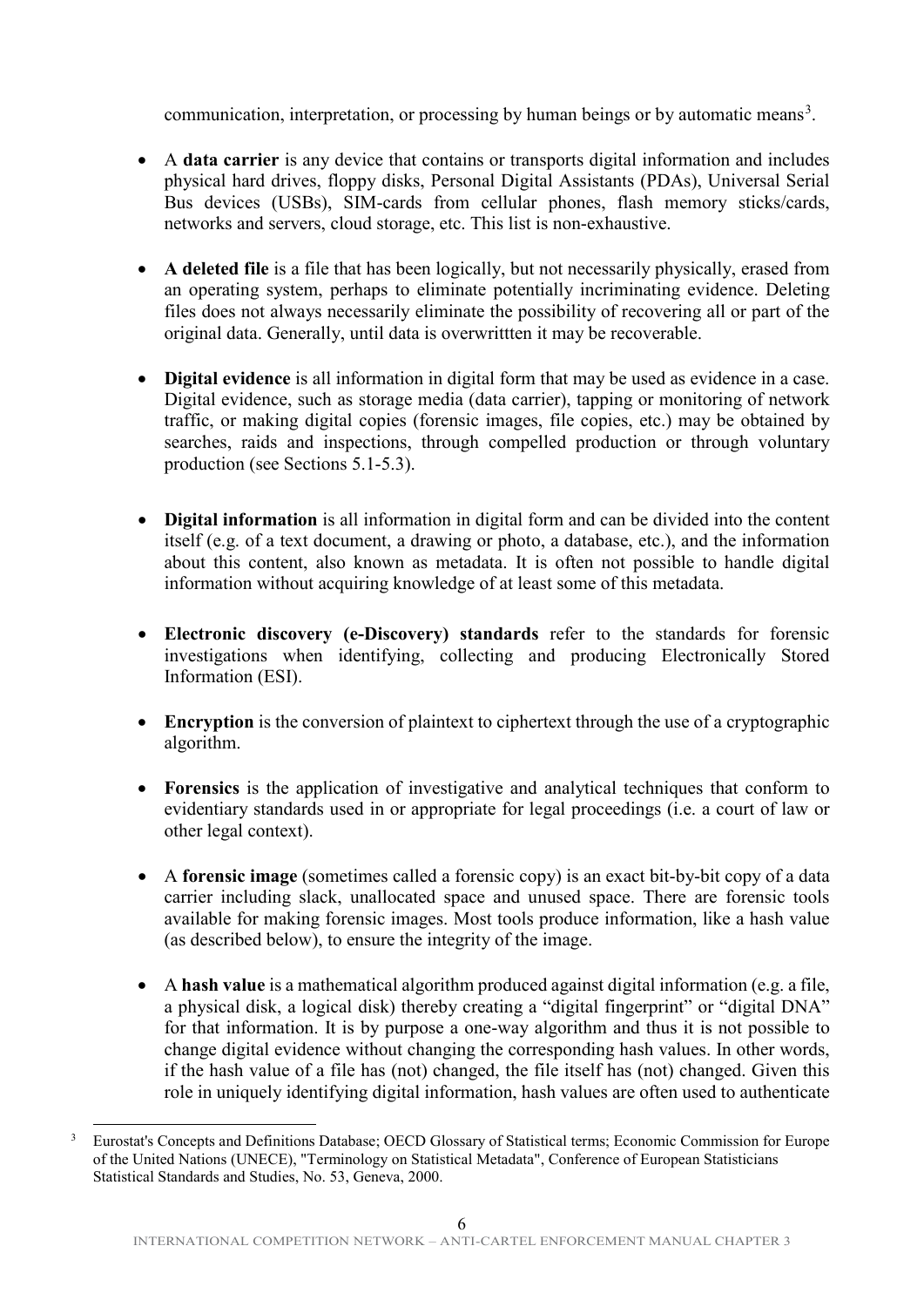computer records introduced in legal proceedings (i.e. a court of law or other legal context).

- **Live forensics** consists of seizing or analysing system information, memory contents and/or contents of data carriers from live systems (i.e. systems that are on/running). This extracts information from live memory (i.e. information which is lost when the computer devices or systems are turned off/powered down).
- **Metadata** is information about a particular data set or digital document, which describes how, when, and by whom the data set or digital document was collected, created, accessed, or modified.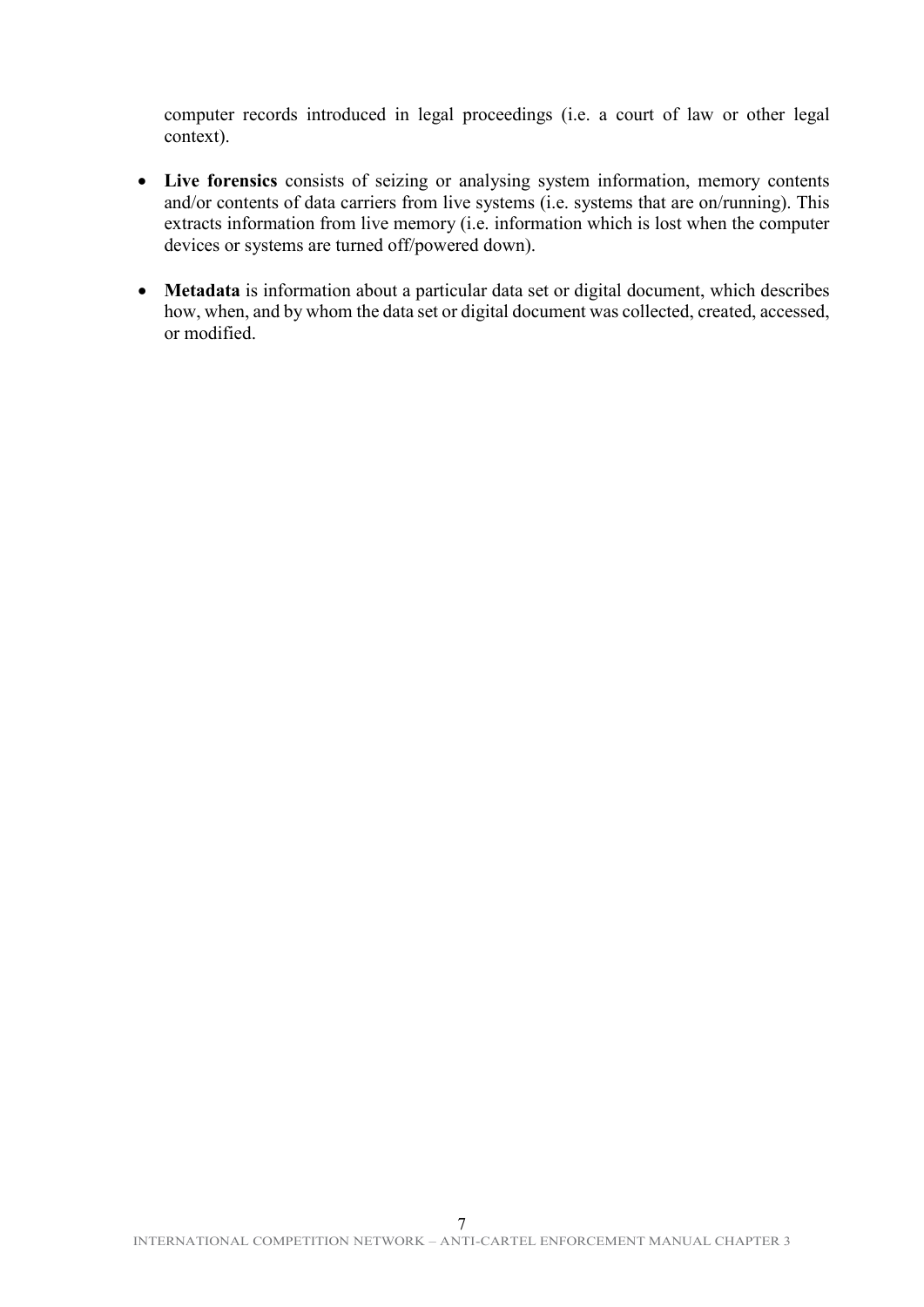# <span id="page-7-0"></span>**3 THE ADVANTAGES OF DIGITAL EVIDENCE GATHERING**

In many jurisdictions, digital evidence has contributed to demonstrating anti-competitive conduct. This evidence can be gathered during searches, raids, or inspections; obtained through compelled production; or acquired through voluntary production, such as the cooperation of a leniency applicant. Digital evidence gathering is a powerful tool for competition agencies in their fight against cartels. It can be used individually or alongside more traditional methods of evidence gathering and should be a standard and regular practice in cartel investigations. Furthermore, digital evidence may help in the course of an investigation to prepare for the next steps in the investigation. While digital evidence in cartel cases can take many forms, some examples have included e-mails confirming coordination by competitors or the recovery of deleted records demonstrating bid rigging.

The use of digital evidence gathering in cartel investigations has some clear advantages.

### <span id="page-7-1"></span>**3.1 Some information does not and will not exist on paper**

Developments in technology influence the way in which companies create and store digital information. Companies are relying less-and-less on hard-copy documents in favour of storing records digitally. Some hard-copy documents located at a search, raid or inspection site, obtained through compelled production or through voluntary production, such as the cooperation of a leniency applicant, can be a hard-copy print-out of digital information, while other information may never appear in hard-copy format. This information will not be obtained when gathering evidence in more traditional ways. Indeed, the vast majority of evidence in cases is now likely to exist only in digital form.

#### <span id="page-7-2"></span>**3.2 Some information in hard-copy was destroyed**

Companies under investigation for competition violations may occasionally consider unlawful or inappropriate methods to avoid having agencies uncover evidence that may contribute to demonstrating these infringements. Destroying hard copy documents, while relatively rare, is an easy way of hindering or obstructing an investigation. Although using digital evidence gathering to locate evidence does not prevent the possibility of obstruction of an investigation, it does provide the possibility of recovering deleted or destroyed evidence. In more traditional ways of gathering evidence, this would not be possible. However, it should be noted that it is possible to completely destroy all traces of digital evidence as well.

# <span id="page-7-3"></span>**3.3 Hard-copy information is limited to the content**

Hard-copy information can contain important pieces of information or evidence (e.g. handwritten notations or fingerprints) that are not available in digital form; however, a hard- copy document is limited to the content of the document. Digital files or programs, on the other hand, contain metadata or data about the digital information, which can give access to a new source of information. Metadata can provide information about the origin, size and format of digital information, including the author of a file and the date when it was created, last altered, accessed or deleted. Metadata may also give detailed information about the revisions of a document. Digital information can also be obtained concerning the exchange of information, the identity of the sender and receiver of the information and what actions individuals have undertaken with this information.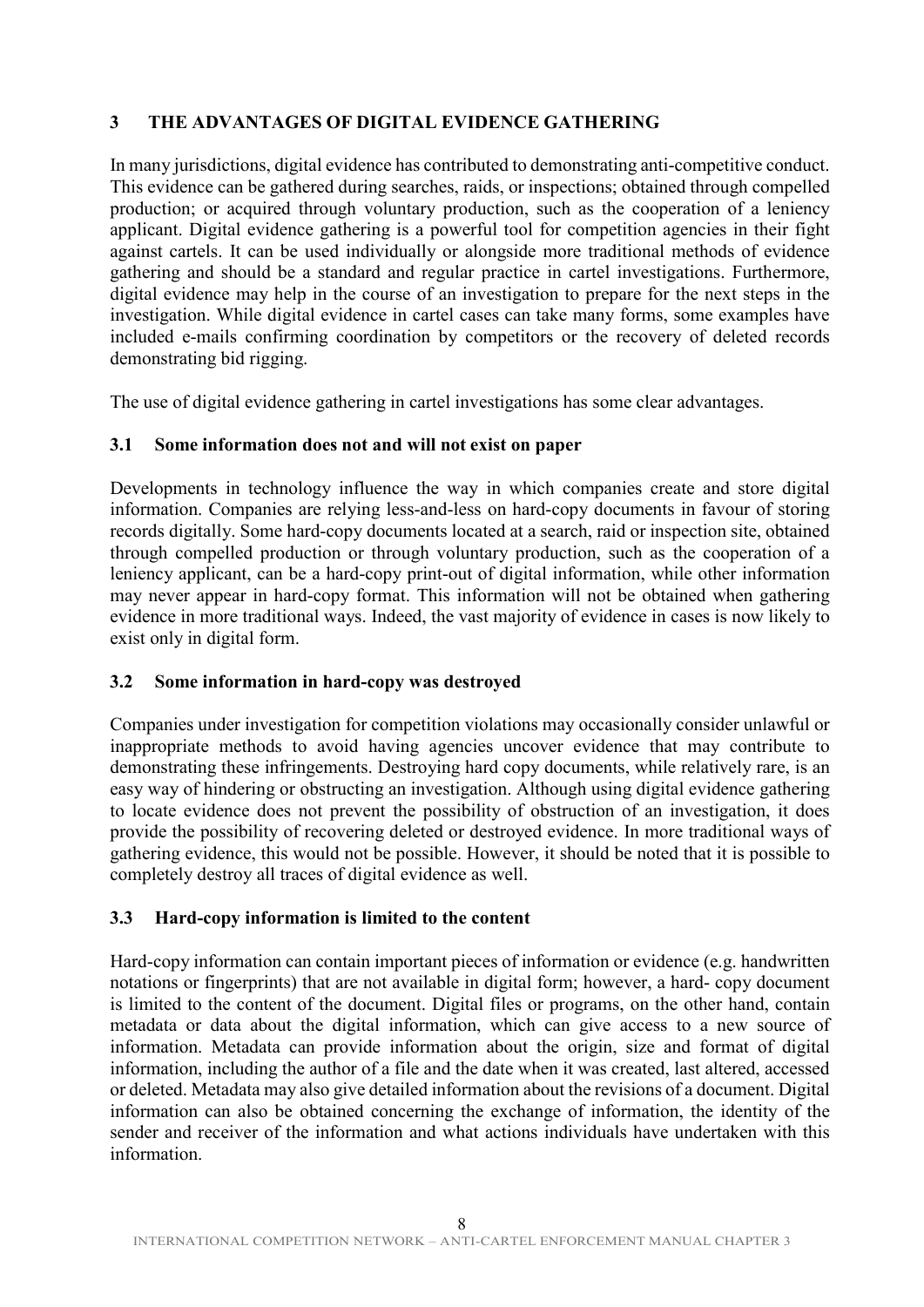### <span id="page-8-0"></span>**3.4 Hard-copy information may not have all the content**

A hard-copy of a document will contain information only in the format that has been selected for printing. A digital copy, on the other hand, may contain additional information such as the calculation formulae used (e.g. in a spreadsheet), metadata, comments or visible additions/deletions.

#### <span id="page-8-1"></span>**3.5 Better quality input in case management system**

Increasingly, competition agencies have been providing their investigation teams with case management software, allowing the team to search the entire case file, therefore going through vast amounts of documents with more accuracy, for instance through keyword searches. A digital document in its native format is likely to provide more comprehensive search results compared to a hard-copy document that has to undergo "optical character recognition" (OCR) for it to become searchable.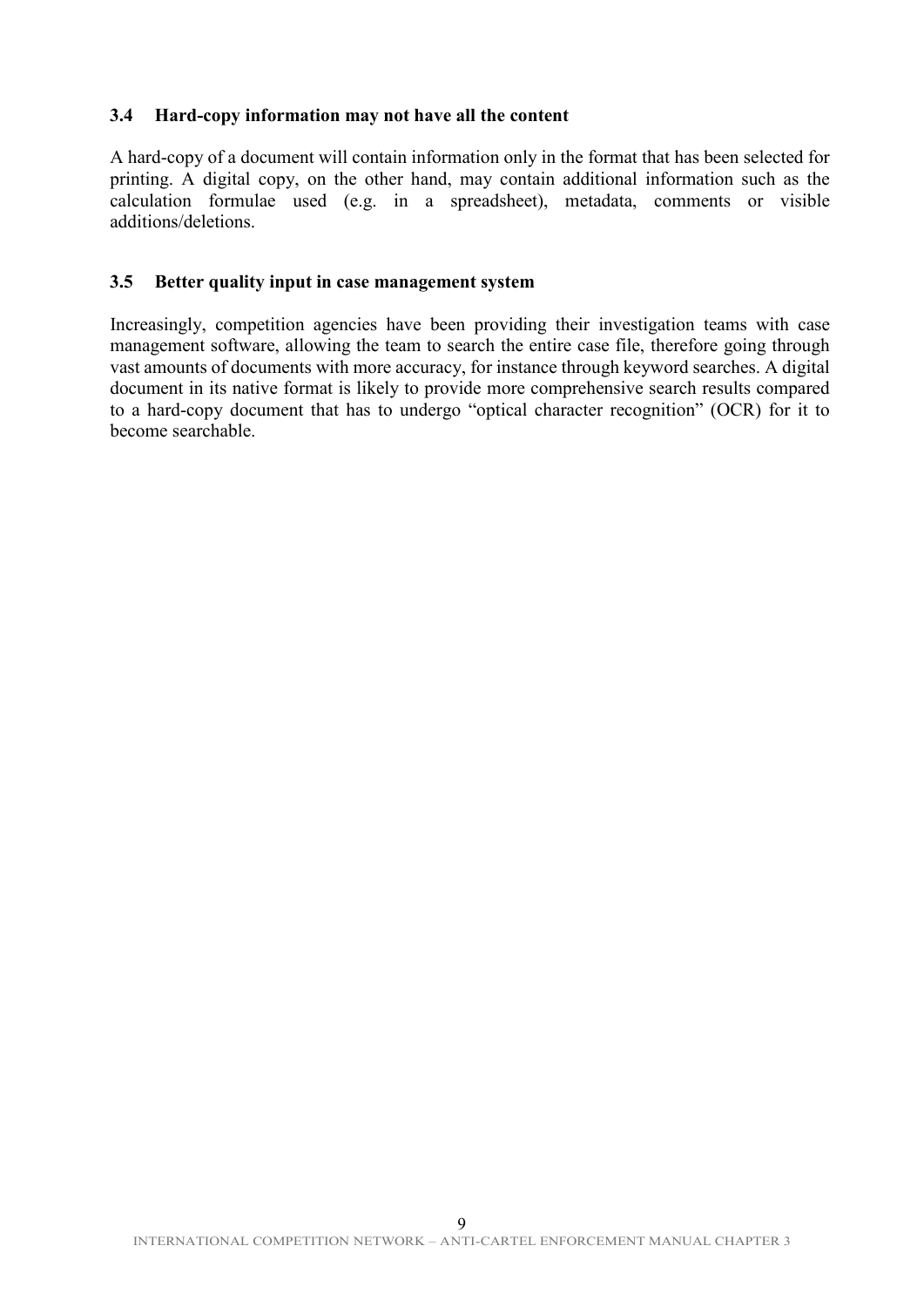### <span id="page-9-0"></span>**4 LEGAL AUTHORITY**

The legal basis for digital evidence gathering may be explicitly set forth in the relevant laws or derived from the interpretation of already existing provisions in national laws that permit competition agencies to collect or seize documents.

Competition agencies should carefully check and ensure that they have the authority to request, search or compel business records that are contained on a variety of devices (e.g. telephones, laptops, tablets and so on) that belong to company employees. Certain agencies also have the power to order that data is preserved by the investigated company. Competition agencies should also ensure not to exclude shared resources which technically do not belong to company employees. It is increasingly the case that companies allow or tolerate a "Bring Your Own Device" policy. These policies are likely to lead to a variety of devices within a company for which even the company's IT system support personnel may provide little or no support, or even have knowledge of their functioning.

Competition agencies should also ensure that they know how to deal with potential objections with respect to access to digital evidence based on privacy and/or telecommunication legislation in their respective jurisdiction.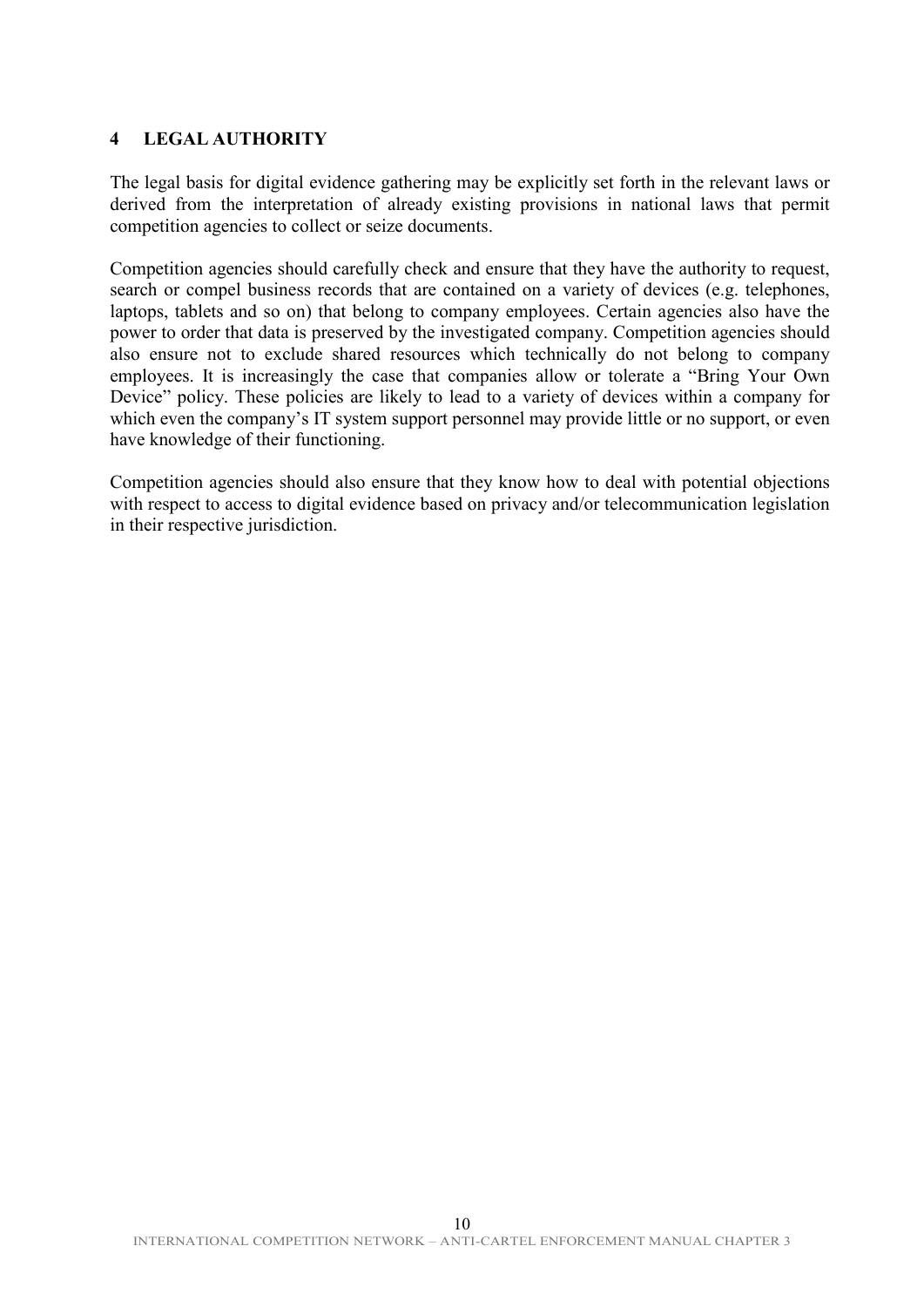### <span id="page-10-0"></span>**5 MAIN DISTINCTIONS IN DIGITAL EVIDENCE GATHERING**

There are three main practices used by competition agencies to gather digital evidence: searches, raids and inspections, compelled production and voluntary information, which is generally obtained from the cooperation of a leniency applicant.

#### **5.1 Searches, Raids and Inspections**

<span id="page-10-1"></span>Digital evidence gathering by means of a search, raid or inspection can be carried out in two distinct forms.<sup>[4](#page-10-2)</sup> The first one is by seizure of a data carrier. This data carrier is seized and then fully searched to retrieve digital evidence at the office of the seizing competition agency. Generally speaking, only legal professional privileged information, or information outside the scope of the warrant or authorization for search or seizure, is excluded from the investigation at the office of the competition agency. The exclusion of such information is done by claims of the company or on the initiative of the officials of the competition agency. The handling of legally privileged information is discussed further in Section 8.3.

The other main practice of digital evidence gathering by means of a search, raid or inspection, is by searching the data carrier on site and copying or making forensic images of digital information. The image of digital information can then be examined and analysed off-site at the office of the competition agency.

If the analysis of the collected digital evidence takes place at the premises of the company, the digital information will be searched by means of search strings or other specific intelligence available to the case team of the competition agency and a digital copy of the selected digital information will be reproduced or the selected digital information will be printed. For information stored in the cloud, competition agencies might consider the possibility to use some embedded e-Discovery functionalities already present in some of the cloud services. Legally privileged information is directly claimed by the company. This selection of (copied) digital information will then be taken to the competition agency for handling by the case team. The advantage of this method is the availability to the case team of a data set within a relatively short timeframe. The disadvantage is the fact that in general the case team cannot go back to the copied or imaged information to conduct further searches once more case information has become available. The case team will have to contend with the selection at the premises of the company, even if new intelligence develops during the investigation. However, in general, agencies can request additional information based on the findings of previously seized and analyzed data.

If the analysis of the digital evidence takes place at the office of the competition agency, a selection of the imaged digital information will also be made available through the use of search strings or other specific intelligence available to the case team of the competition agency. In certain jurisdictions, legally privileged information can be claimed by the company over the whole content of the image, according to procedures that may vary in each jurisdiction. In other jurisdictions, the claim must concern a specific document or a specific category of documents and the timing of the legally privileged protection request is fixed. The advantage of this method is that the case team can go back to the imaged digital information as new intelligence develops

<span id="page-10-2"></span><sup>&</sup>lt;sup>4</sup> Although this Chapter primarily focuses on searches, raids or inspections of companies, for purposes of digital evidence gathering, in some jurisdictions such information can also be obtained from an individual and/or his/her premises. The increase in remote working, in particular during and probably after the Covid-19 crisis, may increase the instances where searches, raids or inspections are conducted in private premises or in companies' premises where employees are not present on-site. Where necessary, the practices used by competition agencies to gather digital evidence, as described in this Chapter, may need to be adjusted to the specificities of each work environment.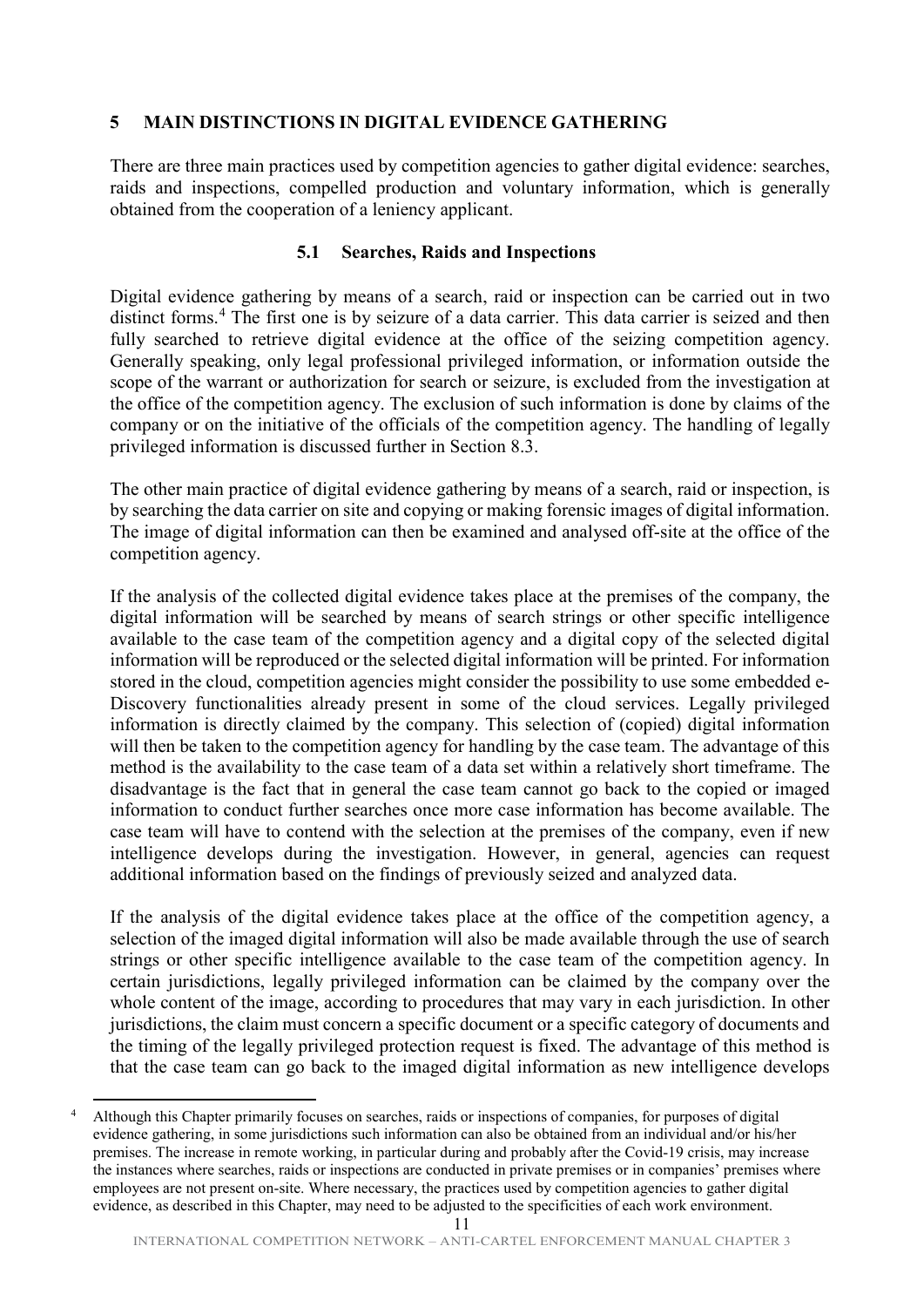during the investigation. The disadvantage of this method is the fact that, due to the often large amount of data taken from the premises, it may take a relatively long period of time before the case team has access to the selected data set. However, this period can often be utilised by the case team to analyse the hard-copy material seized during the search, raid or inspection and acquire further intelligence that can assist with the analysis of the digital evidence collected.

#### **5.2 Compelled Production**

<span id="page-11-0"></span>Compelled production, whether by subpoena, order for production or request for information, is used to require companies or individuals to produce any requested documents or records – whether hard-copy or digital – that are relevant to an investigation. A competition agency may compel a company or individual to preserve all potentially responsive digital evidence. In this case, it is the company or individual and not the competition agency that performs a thorough search for all responsive documents and produces them in an acceptable format (which may be dictated by the competition agency, such as native files). During this process, it is important for the competition agency to learn about the computer systems and the efforts made by the company to preserve digital evidence. The search methodology used by the company is also an important factor to be considered. Competition authorities use different methods in order to ensure that the company provides the complete information requested (e.g. asking for queries and results, export logs, or even perform a follow-on inspection to check if all was correct). In addition, current cloud services could also provide measures to peer review all the process of search, filter and production remotely.

#### **5.3 Voluntary Production**

<span id="page-11-1"></span>Competition agencies typically demand complete and continuing cooperation from applicants seeking leniency. Further investigation will be needed to locate all of the cartel participants and assemble the necessary evidence to adjudicate or prosecute, and leniency applicants are particularly well placed to assist in that process. Leniency applicants are often asked to undertake specific tasks, which may include digital evidence gathering, such as forensic imaging of computers of relevant employees.<sup>[5](#page-11-2)</sup>

<span id="page-11-2"></span><sup>&</sup>lt;sup>5</sup> See ICN Anti-Cartel Enforcement Manual Chapter on Drafting and Implementing and Effective Leniency Policy (2014).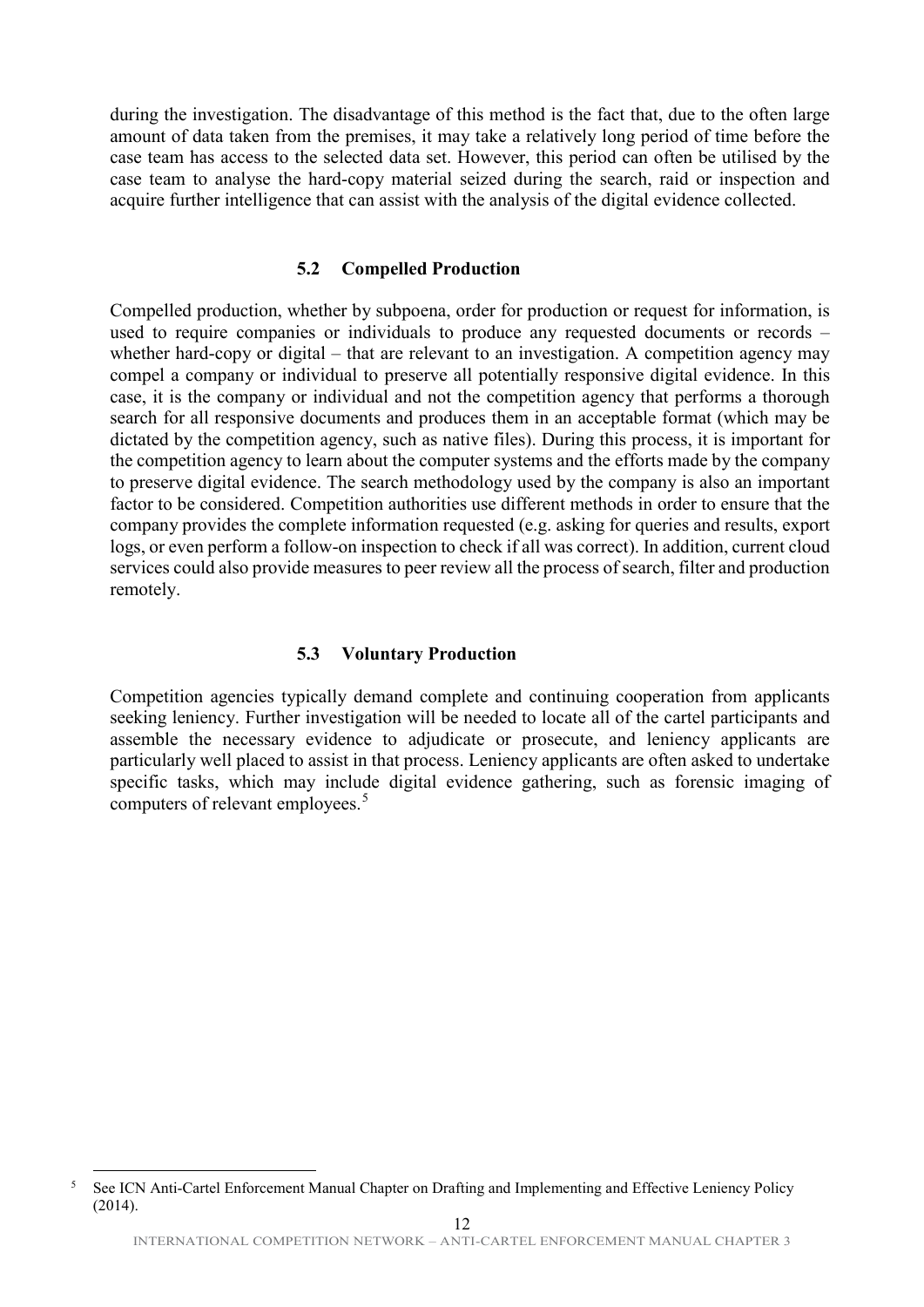#### <span id="page-12-0"></span>**6 RESOURCES FOR DIGITAL EVIDENCE GATHERING**

#### **6.1 Staff**

<span id="page-12-1"></span>Digital evidence gathering as an investigative tool requires special skills and expertise that go beyond normal information collection and preservation techniques. Gathering digital evidence through electronic devices means that the staff must be knowledgeable of the latest technological developments and techniques. Therefore, it is important for competition agencies to put effort into training staff. Management must also be supportive of keeping staff informed regarding the latest technological developments and techniques by allocating time and financial resources to staff training.

### **6.2 The position of digital evidence gathering in the organisation**

<span id="page-12-2"></span>It is good practice to have a dedicated internal organisation or staff that is capable of undertaking digital evidence gathering.

Some competition agencies have a specialised unit dealing with digital evidence gathering. The number of people working in these units varies. These units generally work in the collecting phase, but may also have a special role in the early examination or analysing phase (i.e. indexing or retrieval of digital information).

Other competition agencies have specialists working in their IT department who dedicate part of their time to digital evidence gathering. These IT specialists may also assist case teams during searches, raids or inspections, and the analysis of digital evidence.

As the number of IT specialists within a competition agency can often be insufficient to deal with searches at multiple locations, competition agencies may train some of their case handlers in the basics of digital evidence gathering. These trained case handlers may be used in the collecting phase, and later on, in the processing and investigating phases. During the analysing phase, most competition agencies use case handlers who have received some specialised training, with the support of IT specialists. Digital evidence gathered is thus generally a combined effort of IT specialists and case handlers at different stages of a case.

Outsourcing digital evidence gathering to other public agencies is a practice some competition agencies engage in frequently. This concerns not only the retrieval of digital evidence, but also the analysis of digital evidence. In this phase, however, the outsourced public agency, usually works together with the case team (see also Section 6.5).

Outsourcing digital evidence gathering to private companies is a practice used by a minority of competition agencies. Outsourcing such an activity is generally subject to national procurement rules. This practice may entail the retrieval and processing of digital evidence, but hardly ever the analysis of that digital evidence. The companies involved in such work generally must sign either a statement on confidentiality or a confidentiality agreement. In some cases, there are also agreements restricting these companies from working for companies under investigation by the competition agency. It is, however, good practice for those competition agencies that outsource to private companies to maintain a minimum knowledge within the organisation in order to ensure that the appropriate service is purchased at a reasonable price level. It is also important for these agencies to verify that the services provided comply with e-Discovery standards.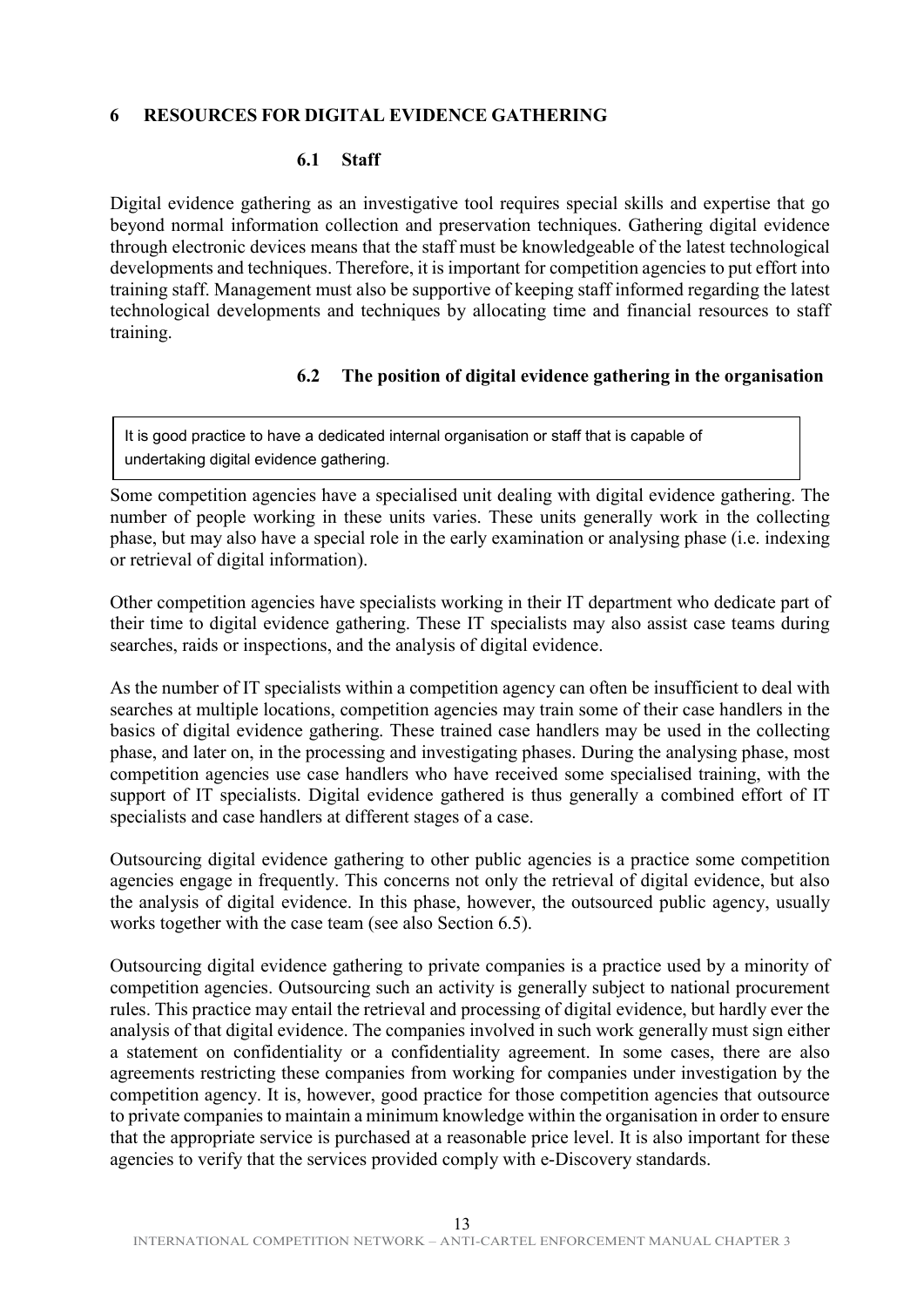# **6.3 Officers and forensic specialists**

<span id="page-13-0"></span>It is good practice for the IT staff/forensic specialists to work closely with the case handlers during all stages in the gathering of digital evidence: data governance, identification, collection, processing, reviewing and production.

When it comes to analysing digital evidence, there should be a close working relationship between the IT-staff/forensic specialists and the case handlers, if the two are separate. This working relationship typically starts at the earliest possible moment in an investigation to ensure that the relevant digital evidence is copied and prepared for analysis in the most effective way. A number of efficiencies may result from early collaboration among the various parties involved. One primary benefit is the early identification and focus on key case issues. Those with law backgrounds bring the perspective and understanding on what is needed for court; forensic specialists are familiar with the tools and data resources that can be used to locate key evidence; and investigators will be aware of key facts in the case. This early teamwork will focus and conserve resources as the case proceeds.

# **6.4 The training of staff**

<span id="page-13-1"></span>It is good practice to give special training to the agency's staff that collect and process digital evidence.

Staff (forensic specialists or officers) practicing digital evidence gathering should receive special training. Forensic specialists are well-trained in using the main Forensic IT software. Moreover, it should be noted that inspectors/reviewers of digital evidence should also be trained. They generally need training on the reviewing tools (e-Discovery tools) to get the best of the functionalities they offer. IT can support them but reviewers will be the final users and they need to master the tool.

Officers may be provided with some training ranging from a basic course on digital evidence gathering to special training to copy and/or analyse digital evidence. Most competition agencies which involve officers in digital evidence gathering ensure that officers receive a course on the principles of digital evidence gathering. The main purpose appears to be to promote a better understanding and communication between the officers and the forensic specialists in or outside the competition agencies.

In some cases, training is provided by the suppliers of the software used when practising digital evidence gathering. In a number of other cases training is provided by other public agencies working in the field of criminal or administrative enforcement, such as the police, customs, tax police and the fraud office.

The International High Technology Crime Investigation Association and the International Association for Computer Information Systems provide a venue for the gathering and sharing of information between international forensic specialists and they both provide non-vendor specific training. Several organisations also provide vendor-specific or non-vendor specific certifications.

In order to maintain knowledge on developments, some competition agencies participate in knowledge-oriented networks of national enforcement agencies. For example, European competition agencies participate in the European Competition Network's Forensic IT Working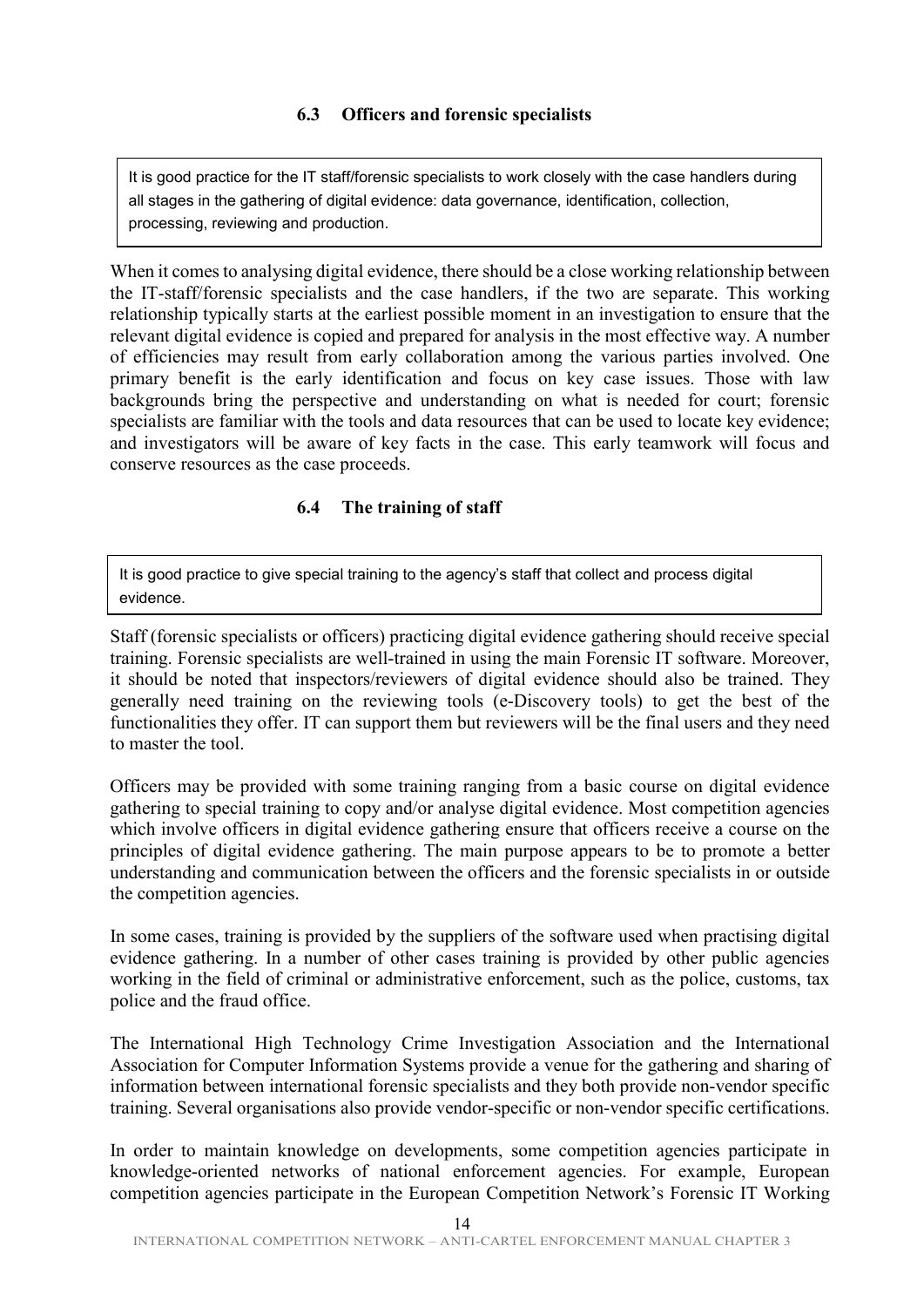Group. During these meetings, experiences and best practices are exchanged between the competition agencies' technical and legal experts in computer forensics. Related to this, since 2009, the Italian Competition Authority has promoted a European project of specialized training. Virtually all competition agencies in Europe have participated in one or more of these training projects covering basic and advanced training, exchange programmes and common open-source software development.

# **6.5 Cooperation with other public agencies**

<span id="page-14-0"></span>It is good practice to describe the scope and nature of cooperation with other public agencies in a protocol on digital evidence gathering.

Many competition agencies have some kind of cooperation on digital evidence gathering with other public agencies. Whereas some competition agencies use other public agencies for the retrieval, copying and analysis of digital evidence, most competition agencies only let the public agency assist them when copying digital evidence.

Specific points that may be usefully reflected in such a cooperation protocol can be:

- Hours that the other agency will provide and how they will be calculated (overtime on a mission; specific periods and so on); maximum time on mission; training for team
- Material that will be made available: hardware, software, supporting material
- Names and/or qualifications of the staff that will provide the support
- Minimum time period that support staff will be informed before an intervention
- Price of the service/contract
- Duration of contract and review modalities
- Compliance with legislation (e.g. formal appointment of external public agency staff as inspectors which comes with commitment to confidentiality)

This protocol should cover the responsibilities and procedures of these agencies during the digital evidence gathering process. Furthermore, they should outline the handling and exchange of retrieved data. An example cooperation protocol can be found in Appendix 2.

#### **6.6 Budget**

<span id="page-14-1"></span>It is good practice to have a dedicated budget to cover the costs of purchasing and maintaining hardware, software, licensing and forensic tools, as well as staff training.

The set-up, installation and maintenance of digital evidence gathering tools in an appropriate environment, and the continued training of staff, can be costly. Additionally, digital evidence gathering technology is constantly changing and evolving, and these changes may require that a competition agency's tools are updated more frequently. It is therefore advisable, particularly in view of multi-annual planning, to have a dedicated annual budget for digital evidence gathering technology, which includes the purchase and maintenance of hardware, software, licensing and forensic tools, as well as staff training.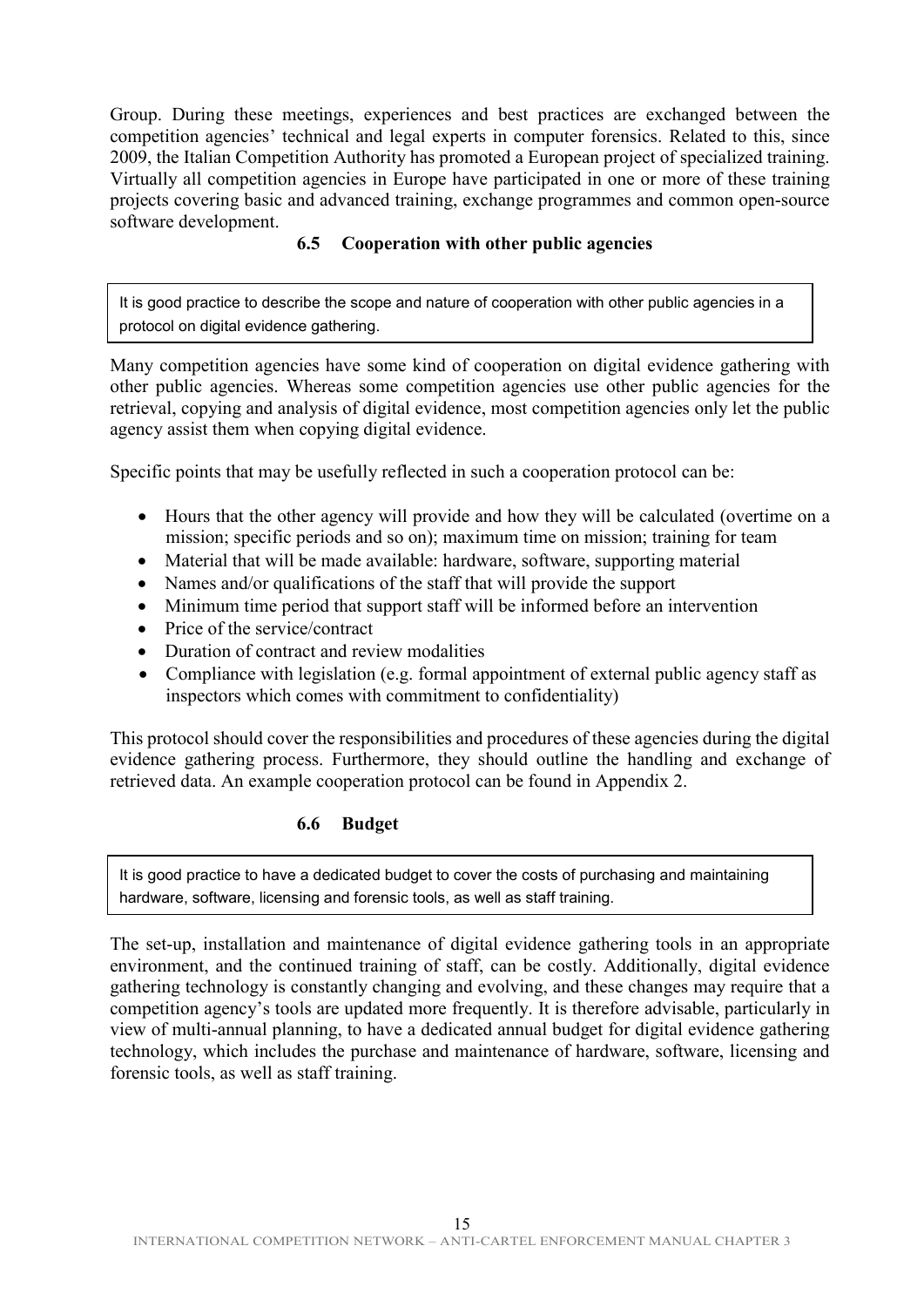# <span id="page-15-1"></span><span id="page-15-0"></span>**7 ELEMENTS OF DIGITAL EVIDENCE GATHERING**

# **7.1 Tools (Software and Hardware)**

It is good practice to use tools that are thoroughly tested and generally accepted in the computer forensics field.

Almost all competition agencies use commercially available computer forensic tools for digital evidence gathering. Some commercial tools may be made available only to "law enforcement agencies". The use of self-developed, open-source software is, in general, limited, although there is a culture of "sharing" amongst the forensic IT experts in the context of their international associations/fora.

Software<sup>[6](#page-15-2)</sup>, as well as triage tools and possibly for the future cloud acquisition tools, that may be used for gathering and analysing digital information include:

- Boot Software used to start a computer for imaging and/or analysis without making changes to the hard drive;
- Computer Forensic Software used for imaging and analysing digital information;
- Forensic software write blockers and duplicators used to allow the acquisition of digital information on a hard drive without changing and altering the contents;
- Hash Authentication Software used to validate that a copy of digital information is identical to the original information;
- Analysis Software used for analysing digital information or extracting digital information from mobile devices;
- Bit stream imaging software used to create an image of all areas of a data carrier. A bit stream image is an exact replica of each bit contained in the data carrier;
- Intelligence Analysis Software used to create a link chart, a time line and a theme line with computer graphical software;
- Anti-Virus Software used to protect the computers (of the party being investigated and the competition agency) from viruses;
- General Application Software used to create digital information;
- Litigation Support Software used to store, organise, analyse and retrieve digital information in preparation for legal proceedings; and
- Backup Software used to retrieve or produce a copy of digital information.

<span id="page-15-2"></span><sup>16</sup> INTERNATIONAL COMPETITION NETWORK – ANTI-CARTEL ENFORCEMENT MANUAL CHAPTER 3 6 Types of software and hardware are not necessarily mutually exclusive and may be used for multiple purposes.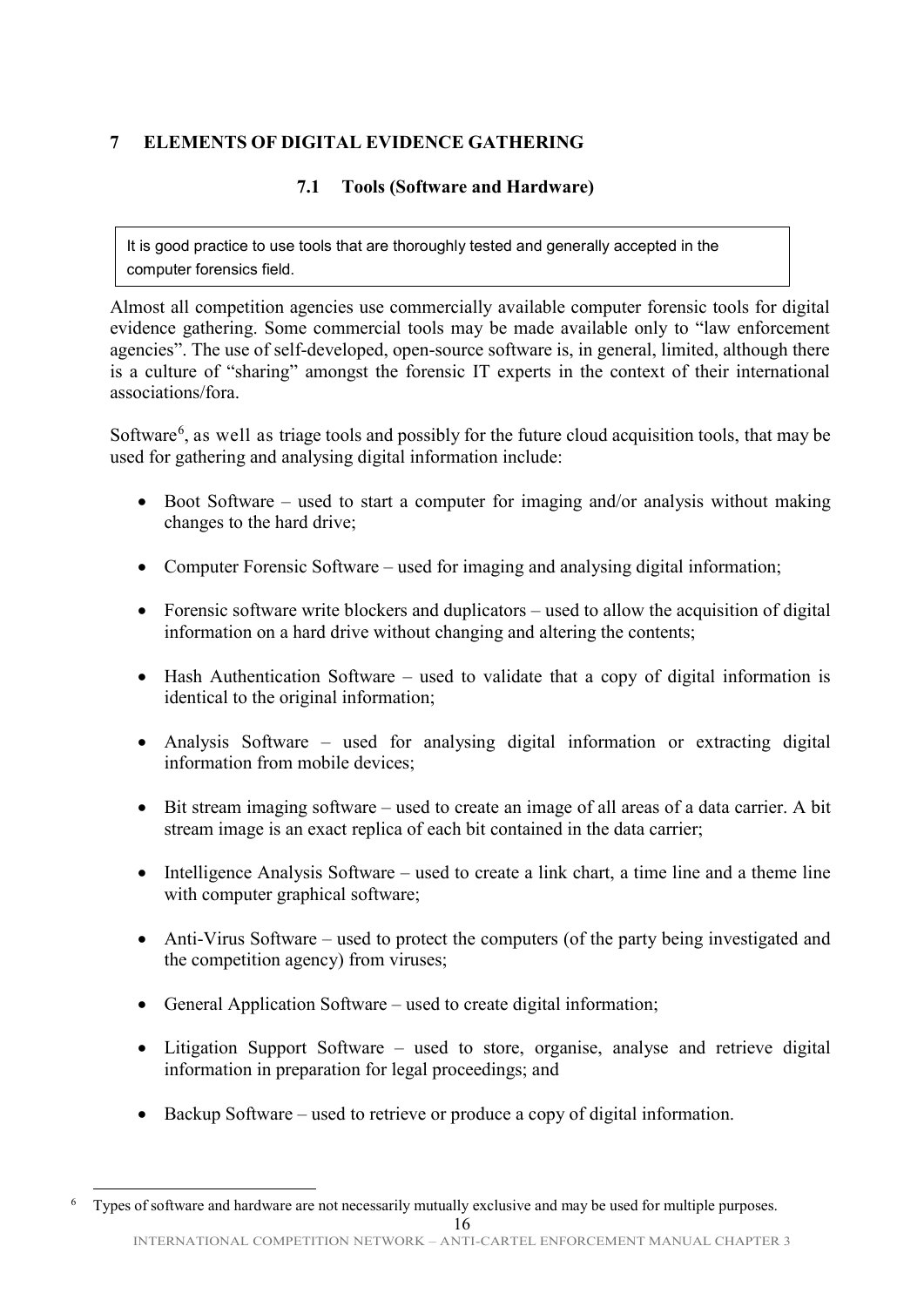Hardware<sup>[7](#page-16-0)</sup> that may be used for gathering and analysing digital information includes:

- Search box used to carry equipment to and from the premises;
- Bridges used to connect external hard drives to a laptop or computer to copy or analyse digital information;
- Camera used to take photographs at the premises;
- Mobile Device Analysis Tools used to read content on device as well as SIM cards;
- Drive Copier used to copy a master hard drive to a number of hard drives for forensic copies or disclosure;
- Drive Wiper used to wipe destination hard drives to ensure no contamination of information;
- Laptop used at the premises to provide a known process base for imaging and analysis;
- Media (CD-ROMs, Diskettes, DVDs, hard drives, USB drives, etc.) used to store relevant digital information or to leave copies of digital information at the premises;
- Network Equipment (cables, card, hub) used to image hard drives or to communicate between laptops while at the premises;
- Network Storage used in the office to store the digital information to be analysed or shared;
- PC (Personal Computer) Cards used to connect different devices to a laptop;
- Server used in the competition agency's office to store electronic evidence and facilitate the sharing of digital information among officers;
- Tool kit (screwdrivers, pliers, etc.) used to open computers / laptops at the company; and
- Hardware Write Blockers used to ensure that digital information is not changed during the review and acquiring process.

Furthermore, competition agencies are increasingly considering the development of in-house data connection flux/platforms ("data screening tools") based on the use of algorithms that could help them improve the detection of cartels in public bidding procedures. As this process requires significant investment in time and resources, it is advisable to contact beforehand other agencies with prior experience on similar projects to gain a better understanding of the challenges and the potential added value expected from these types of tools.

<span id="page-16-0"></span><sup>17</sup> INTERNATIONAL COMPETITION NETWORK – ANTI-CARTEL ENFORCEMENT MANUAL CHAPTER 3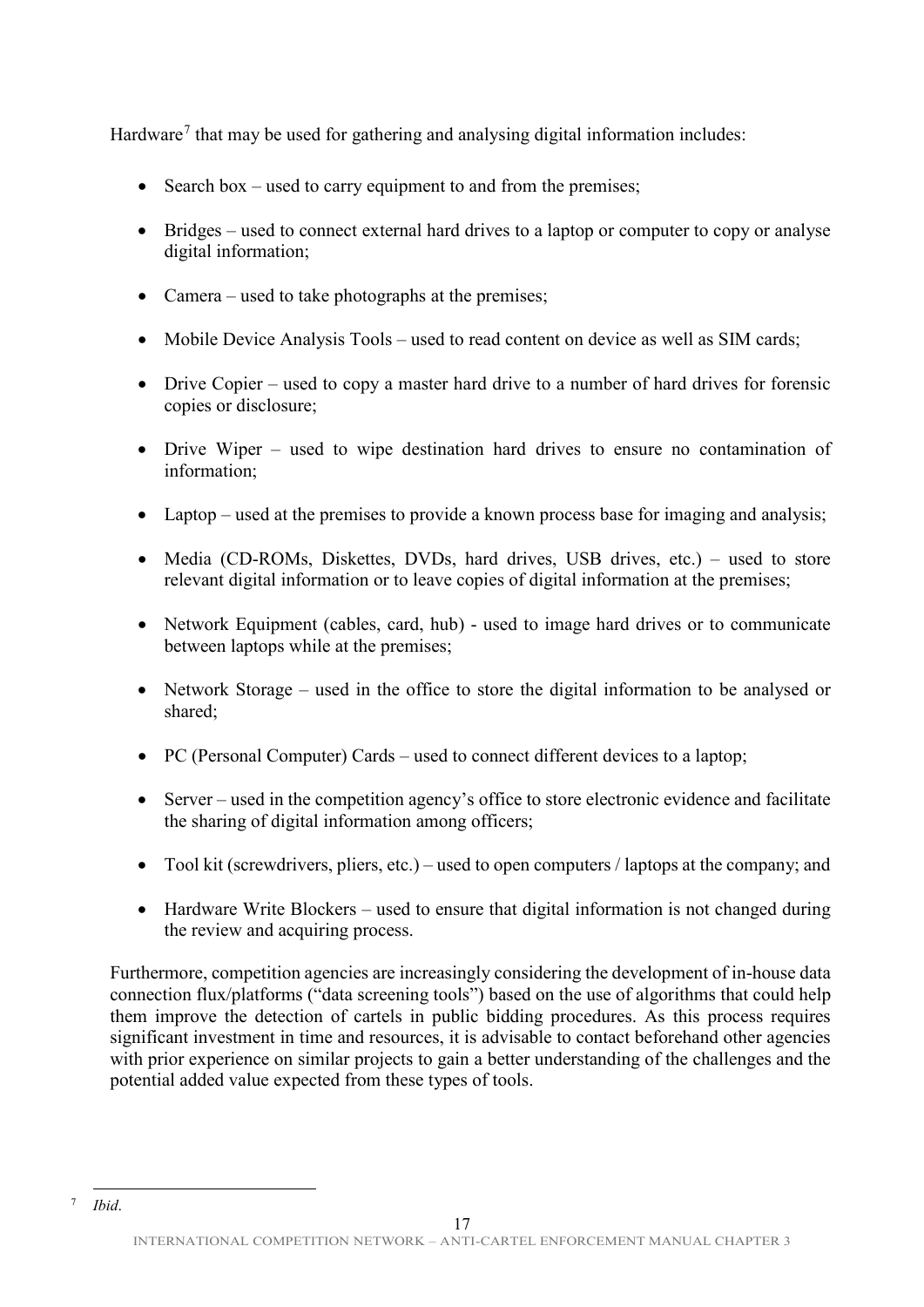### **7.2 Dedicated computer forensic areas**

<span id="page-17-0"></span>Most competition agencies use either dedicated rooms or computer forensic laboratories for processing and analysing digital evidence. These rooms or labs are separated from the competition agency's computer network system (*i.e.* stand alone) and are only used for Forensic IT tasks. Some competition agencies have developed small internal networks withworkstations within the dedicated room or lab or, in the analysing phase, with access possibilities from secure personal workstations.

#### **7.3 Practices and Procedures**

<span id="page-17-1"></span>It is good practice to develop internal policies and procedures with regard to the collection and analysis of digital evidence.

Respecting internal policies and procedures with regard to the collection and analysis of digital evidence will assist in ensuring that the use of digital evidence in an investigation can withstand challenge in a court of law or other legal context. Also, such policies and procedures provide an assurance to staff as to what is expected from them whilst at the same time ensures that the competition agency has anticipated possible and foreseeable challenges that may arise with respect to the digital evidence.

### <span id="page-17-2"></span>**7.3.1 General**

Policies and procedures should comply with overarching established forensic principles. These include ensuring:

- Lawful collection of information (legality principle);
- All involved officers know the procedures;
- Proper storage of information (security and integrity principle);
- Chain of custody (authenticity principle);
- Reproducible results using up-to-date forensic software;
- Validation of the integrity of the data;
- Auditing functions of forensic software are used to produce reports;
- Logs of every action are maintained;
- Use, if applicable, of recommendations from international bodies (such as the Scientific Working Group on Digital Evidence or the International Organization on Computer Evidence);
- Procedures are adapted to the specific case, if possible and applicable;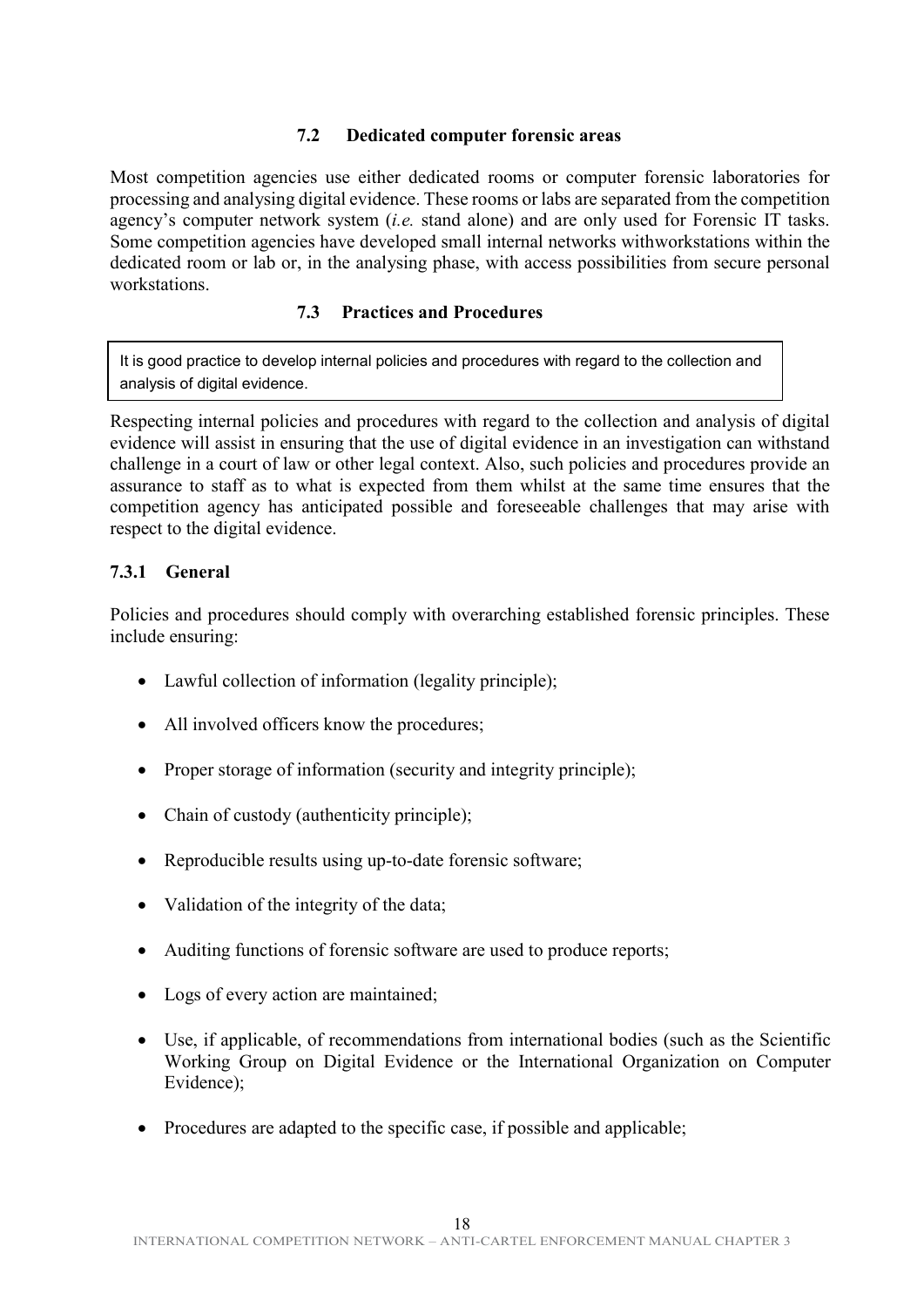- Coordination of external computer forensic experts by the competition agency's own forensic specialists; and
- Quality by constantly reviewing standard operating procedures, taking into account technological change.

#### <span id="page-18-0"></span>**7.3.2 Preparation**

### 7.3.2.1 Searches, Raids and Inspections

*Pre-search, raid or inspection intelligence:*

The following actions regarding pre-search, raid or inspection can be considered:

- Seek all available information about the companies' computer systems and infrastructure;
- Seek all available information about the companies' case-related employees;
- Seek all available information about the companies' IT staff;
- Seek all available information related to the location of the server(s);
- Seek available information about the companies' use of cloud computing services, including web-based e-mail and offsite data storage;
- Seek all available information about the companies' purpose and use or degree of control over digital tools (including algorithms) that they may be using for monitoring and/or enforcement of agreed behavior among competitors;
- Seek information about any third parties involved in data management or development of digital tools, for instance, if the firm contracts machine-learning modeling to an outside source. This information could be useful in considering concurrent searches or warrants to obtain all relevant information;
- Estimate likely volume of data to manage;
- Provide officers with technical information related to the collection of digital evidence;
- Use anonymous web access for internet inquiries of company information. This will not leave traces that may alert the suspected companies of an impending search, raid or inspection; and
- Consider an "Electronic Evidence Case Plan" early in the case to focus on the identification, preservation and collection of digital evidence. The plan will focus on what types of digital evidence may be used, where it is located or stored, how many places it may be found, etc. These issues will affect the timing of any search, raid or inspection and maximize the seizure of digital evidence.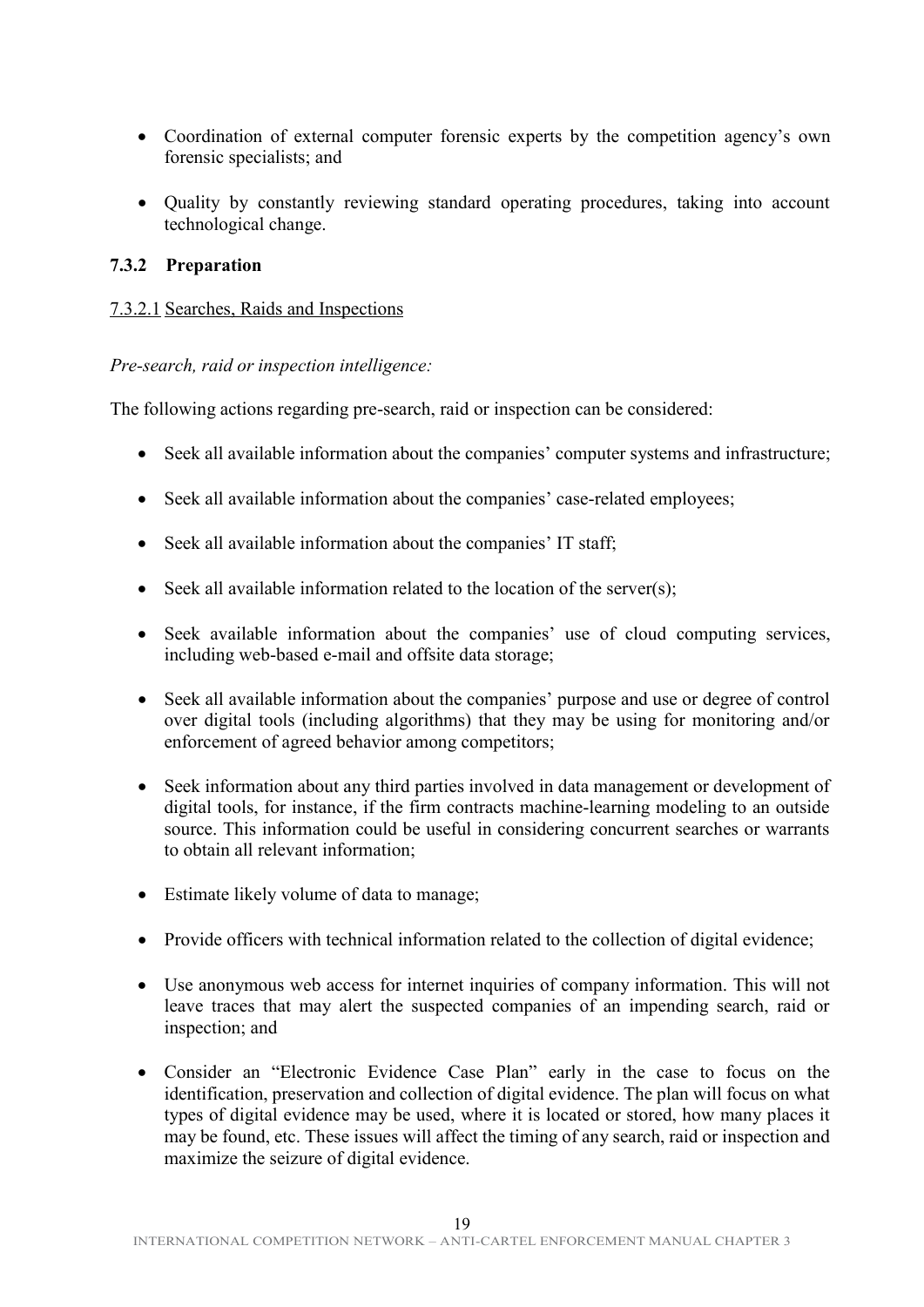# *Physical preparation:*

- Ensure that all media to be used are forensically wiped/cleansed and formatted;
- Ensure that all software to be used is updated;
- Ensure that all hardware to be used is validated and functioning properly; and
- Make use of "fly-away kits" (boxes with all needed equipment), to be prepared for digital searches, raids or inspections anytime. These should include hardware, software, forms and written procedures.

### *Search, raid or inspection briefing:*

- Provide information to search teams about (new) technologies and devices which store digital evidence that may be found at a search, raid or inspection premises (e.g. iPods, memory cards, WiFi hard discs and other wireless devices, smart phones, USB devices, etc.);
- Provide advice to the search teams as to the correct handling of electronic media and digital information located at the search site;
- Discuss with the lead officer the search strategy to be used, taking into account the objectives, the tools and the constraints of the investigation;
- Provide the search team with a contact person (be it the team leader or some other person) who can assist with questions, which may arise during the search, raid or inspection with regard to the digital information;
- Specify the digital information to be collected, including keywords for search;
- Specify the names of persons who are targets, including key e-mail accounts;
- Have forensic specialists targeting computer systems; and
- Preserve digital information before any search begins to avoid destruction or alteration. For example, the G[8](#page-19-0) 24/7 Network<sup>8</sup> provides an avenue to request the preservation of electronic evidence in other countries pending legal process; and
- Provide information to search teams about the rights and duties of target persons (company employees) in relation to the gathering of information during the search, raid or inspection.

<u>.</u>

<span id="page-19-0"></span><sup>8</sup> Some background information on the 24/7 Network is available at: [http://www.coe.int/t/dghl/cooperation/economiccrime/cybercrime/cy\\_project\\_in\\_georgia/presentations/Regional](http://www.coe.int/t/dghl/cooperation/economiccrime/cybercrime/cy_project_in_georgia/presentations/Regional%20Ws%20on%20Cybercrime_13%20May10/2215_The_G8_24/7%20Network_SStaro.pdf)

[<sup>%20</sup>Ws%20on%20Cybercrime\\_13 May10/2215\\_The\\_G8\\_24/7%20Network\\_SStaro.pdf;](http://www.coe.int/t/dghl/cooperation/economiccrime/cybercrime/cy_project_in_georgia/presentations/Regional%20Ws%20on%20Cybercrime_13%20May10/2215_The_G8_24/7%20Network_SStaro.pdf) [http://www.oas.org/juridico/english/cyb20\\_network\\_en.pdf](http://www.oas.org/juridico/english/cyb20_network_en.pdf) and [http://www.oas.org/juridico/english/cyb\\_pry\\_G8\\_network.pdf.](http://www.oas.org/juridico/english/cyb_pry_G8_network.pdf)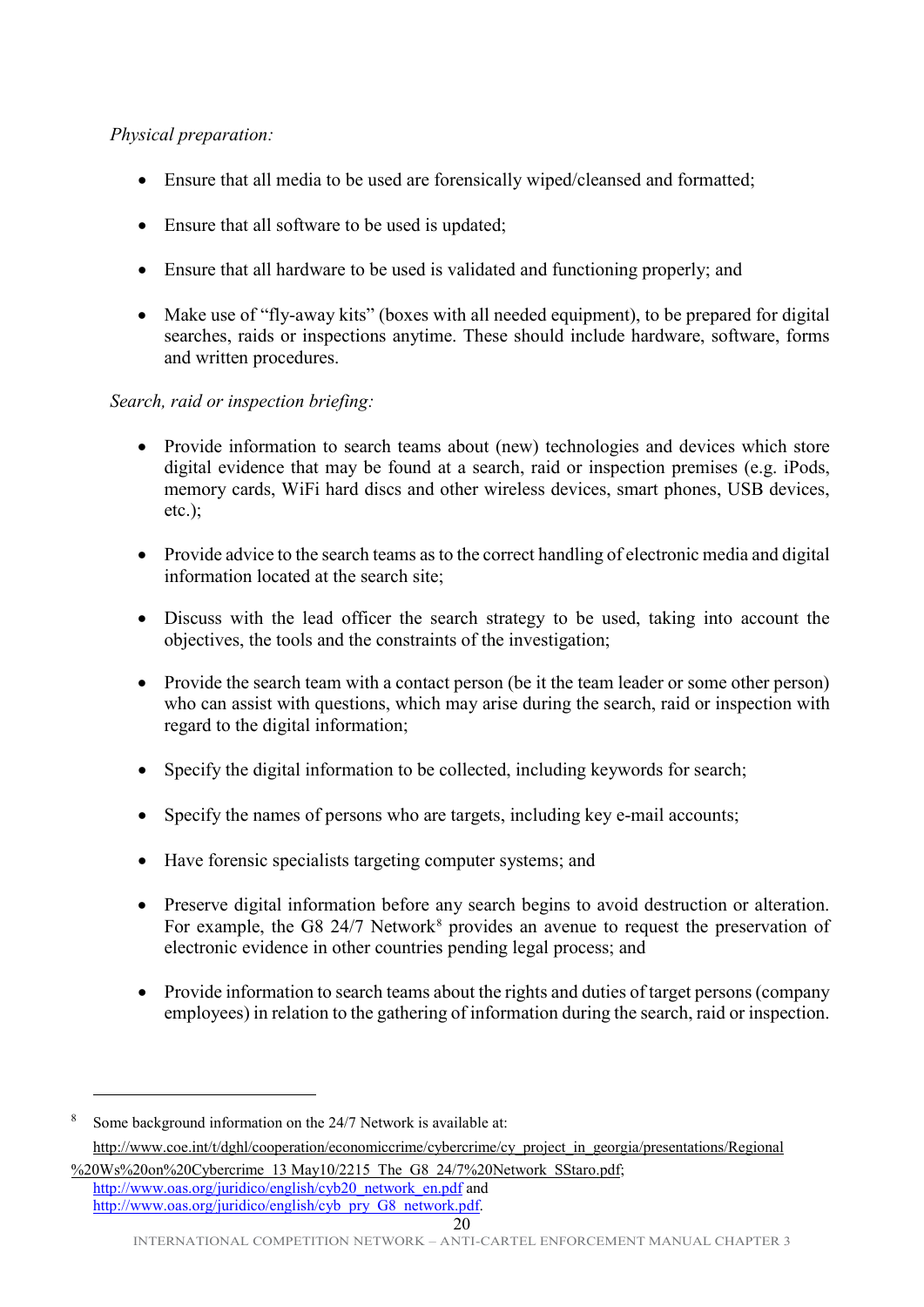# 7.3.2.2 Compelled Production

The following actions can be considered:

- Use the subpoena or document request to define certain terms (e.g. broadly defining the term "document") and set out instructions on how electronic data should be preserved and the digital format in which the data should be produced;
- Give detailed instructions on what steps a company must take to preserve potentially responsive digital information; and
- Give instructions on how companies must produce digital information in a digital format without any filtering.

#### <span id="page-20-0"></span>**7.3.3 Chain of evidence / authenticity**

It is good practice to document every step taken in the digital evidence gathering process.

The chain of evidence relates to how the digital evidence is gathered, processed and analysed. In most jurisdictions it is necessary to have a valid record of the authenticity of the digital evidence, or proof that the digital evidence is unequivocally identical to the acquired digital information, in order for the digital evidence to be legally admissible. The following are examples of methods used by some, but not all, competition agencies to ensure and demonstrate the authenticity of the digital evidence:

- Verification by hash values of all digital information;
- Use write blockers when making copies or images;
- Logging of all actions must be part of the documentation;
- Use CD-ROMs with serial numbers or printable digital media discs;
- Describe possession of data, equipment, data carriers etc.;
- Make forensically sound bit stream copies;
- Use dedicated forms for documentation;
- Encryption of the imaged/produced data to avoid data manipulation;
- Have written statements of the company to declare the seized digital information is in its original state; and
- Have written statements of the company to declare that they have received a copy of all the copied data and the hash value of the file.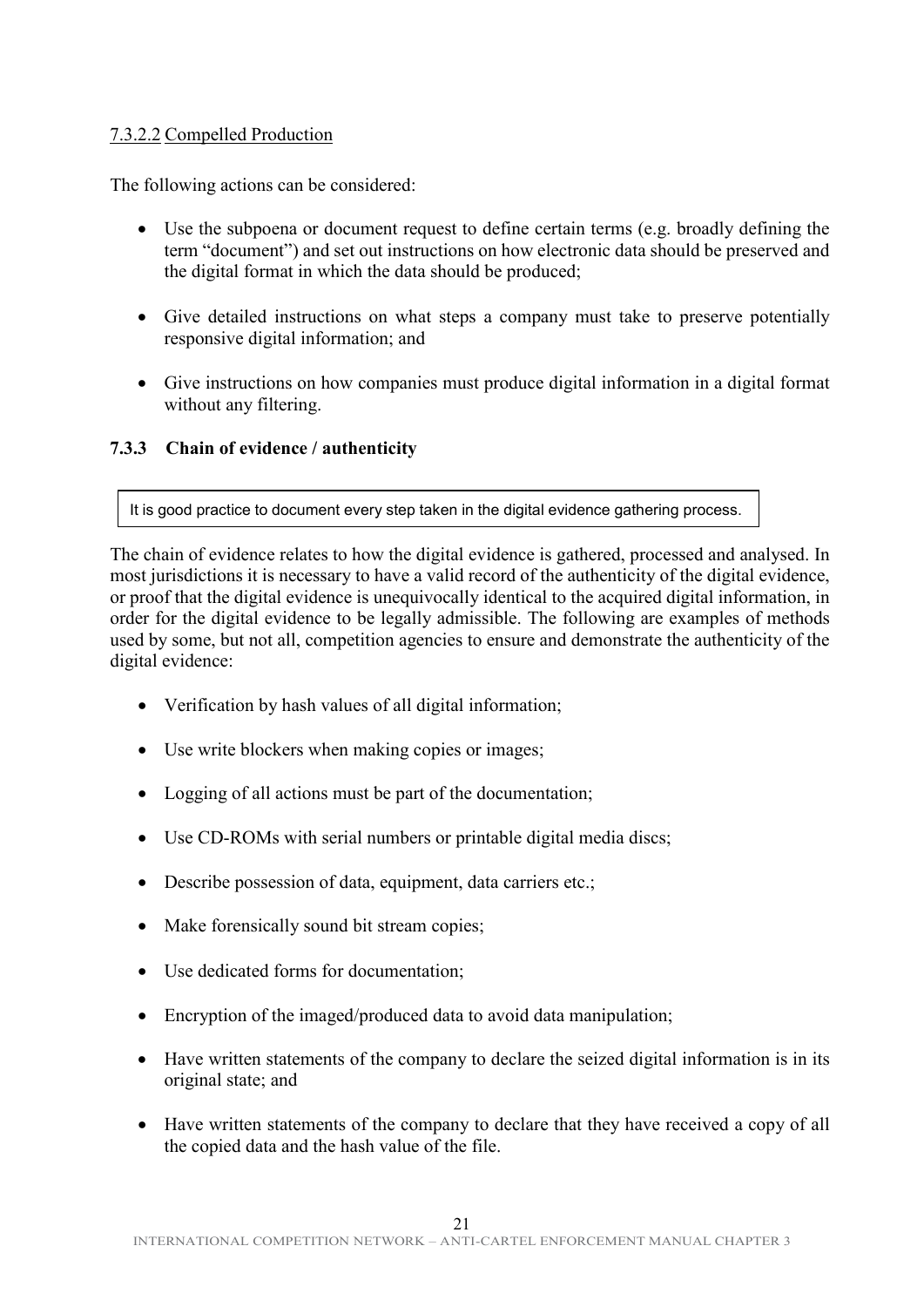# <span id="page-21-0"></span>**7.3.4 Chain of custody**

Chain of custody is the record of the custodial history of the evidence. In most jurisdictions having a valid record of the chain of custody, or describing who has had physical possession, and why and where they had physical possession, is required for legal admissibility of the evidence in court. The following are examples of methods used by some, but not all, competition agencies to ensure that there is a valid chain of custody of the digital evidence:

- Keep a documented record of the receipt, possession and use of digital information, in some cases this may be countersigned by both the company and the competition agency;
- Logging of all actions must be part of the documentation, which can be used in any statement or affidavit;
- Make photographs and film recordings of the premises and the handling of equipment on the premises;
- Seal and document media to be taken from the premises;
- Document opening of seals, if any, for processing in house;
- Record the location of PCs, media, etc., to be seized;
- Identify users of hardware, software and media. No doubt should remain;
- Use dedicated forms for documentation;
- Label all handled materials:
- Make an inventory of all documents (files); and
- Record serial numbers for computer media, where available.

# <span id="page-21-1"></span>**7.3.5 Gathering**

It is good practice to establish control of the company's digital information as soon as possible after entering the premises in order to prevent its destruction.

It is good practice to seek the company's systems administrator's cooperation as the administrator is generally an important person with regard to digital evidence gathering.

It is good practice to solicit information about the computer systems, devices, access codes and practices and procedures for backups, destruction and retention of digital information.

Some competition agencies must return non-relevant digital information to the company, while other competition agencies must delete non-relevant digital information.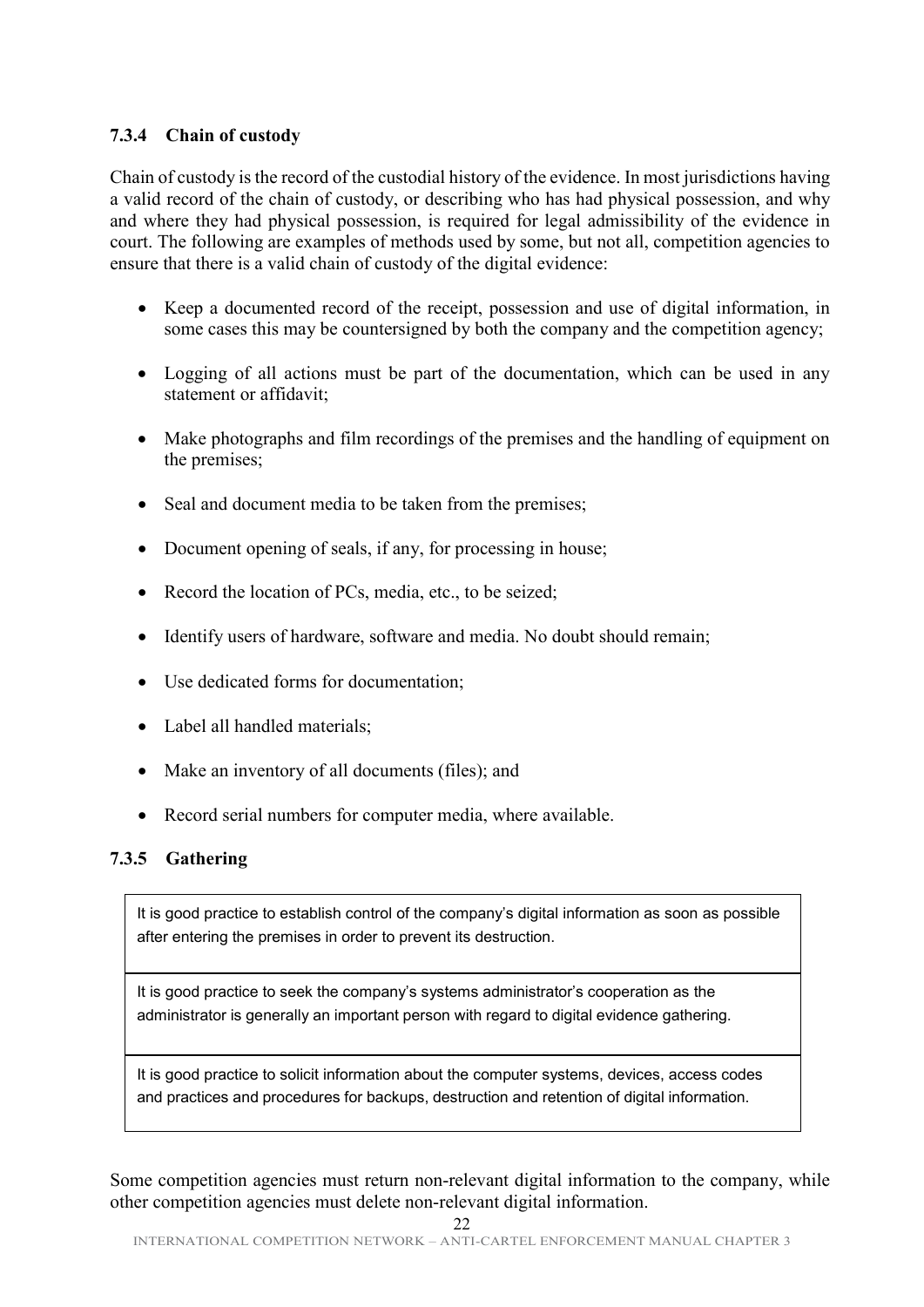The following practices or procedures generally apply to searches, raids or inspections, but may also apply to compelled production in certain circumstances:

- Supervise the company's system administrator during the entire process;
- Preserve digital information as originally acquired;
- Have a prepared policy about bringing down servers;
- Do not switch on hardware that is switched off;
- Describe the location of all machines and data carriers:
- Identify external devices;
- Describe the characteristics of all machines and data carriers. Register BIOS settings (time) of machines;
- Look for documentation, including operating instructions, manuals and service records of systems and software, on the premises;
- Record date and time of computer settings;
- Find and gain cooperation of the company's system administrator, or other custodian of information with regard to programs, systems, data or storage devices who can provide the person(s) authorized to execute the warrant with passwords, log-on codes, encryption keys or other security devices relating thereto. Cooperation is in some jurisdictions a company's legal obligation throughout the investigation, including during searches, raids and inspections;
- Use antistatic bags for transporting data carriers, media and parts;
- Preserve a full copy of the collected digital information for the company;
- Look for the presence of "wipe software". This may also be part of the analysis of the digital information;
- Look for backup media, such as tapes;
- Check databases and information systems: specifications, data model and ask for ad hoc queries;
- Look for fax software and servers; and
- Obtain the Service Agreement that the company may have concluded with an outside IT service provider and ensure that the company uses its contractual rights to assist the competition agency, if and when needed.

Some competition agencies perform live forensics during on-the-spot searches, raids or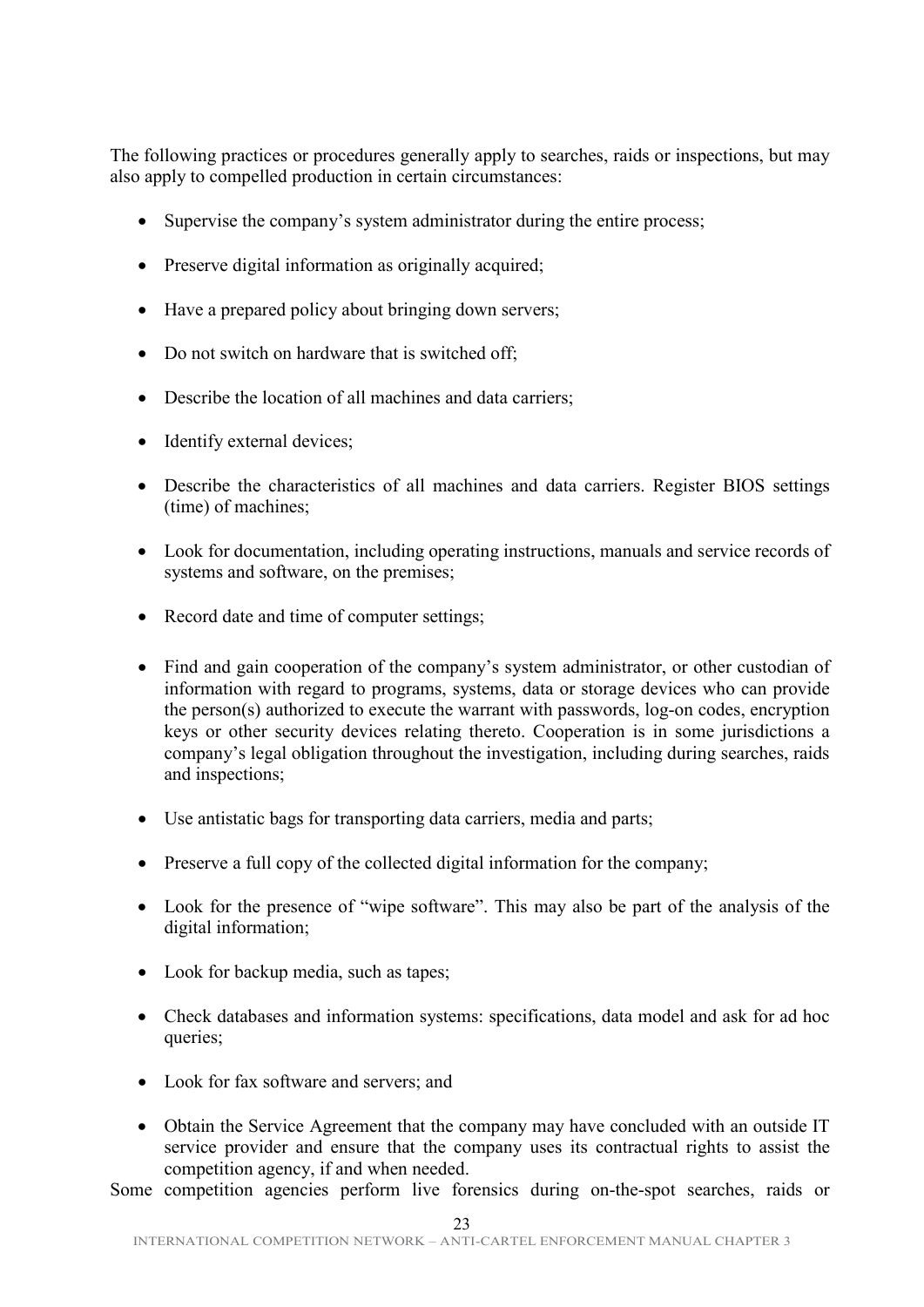investigations. One competition agency stated that this has the advantage of less processing and analysing at the competition agency's office. However, another competition agency remarked that live forensics may be very time consuming and that in some circumstances an extended search may be unreasonable from a legal perspective. Furthermore the results of the hard copy search will not be available at that stage, limiting the effectiveness of any keyword search.

# <span id="page-23-0"></span>**7.3.6 Preservation of Digital Evidence**

It is good practice to have digital evidence gathering practices and procedures that inhibit and help prevent destruction of digital evidence and obstruction.

Most competition agencies take some measures to prevent the deletion or destruction of digital evidence. However, even if some data was deleted or destroyed, competition agencies may have the ability to retrieve this information with forensic software.

# 7.3.6.1 Searches, Raids and Inspections

The following measures may be taken by competition agencies to prevent deletion or destruction of digital information during a search, raid, or inspection:

- When entering the premises, do not turn off devices. By leaving a device on, forensic specialists may recover passwords to programs or other encrypted data that may be stored in memory or RAM. Other information in RAM may include identification of network connections and internet activity. Once the device is turned off, the options to recover encrypted data become limited;
- Remove computer users from keyboards of computers that are identified as key search priorities and collect and control portable data carriers until such time as they have been examined;
- Secure cooperation from companies' system administrators during the search, raid or inspection in order to have access to the data carriers. Cooperation is in some jurisdictions a company's legal obligation throughout the investigation, including during searches, raids and inspections;
- Record user attribution evidence (to identify who the user is if later contested and whether others may be logged onto the computer);
- Request a company official to direct company employees not to impede the inquiry by deleting, destroying or removing any records (including digital records) from the premises. If the destruction of digital evidence constitutes an offence that can lead to criminal and/or administrative sanctions, be sure to convey this fact to the company's employees;
- During the initial seizure, new leads may be identified such as data maintained on the cloud or other accounts which may need to be preserved or followed;
- Mailboxes may be locked at the server level, equipment (PC, laptop, floppies, CDs) may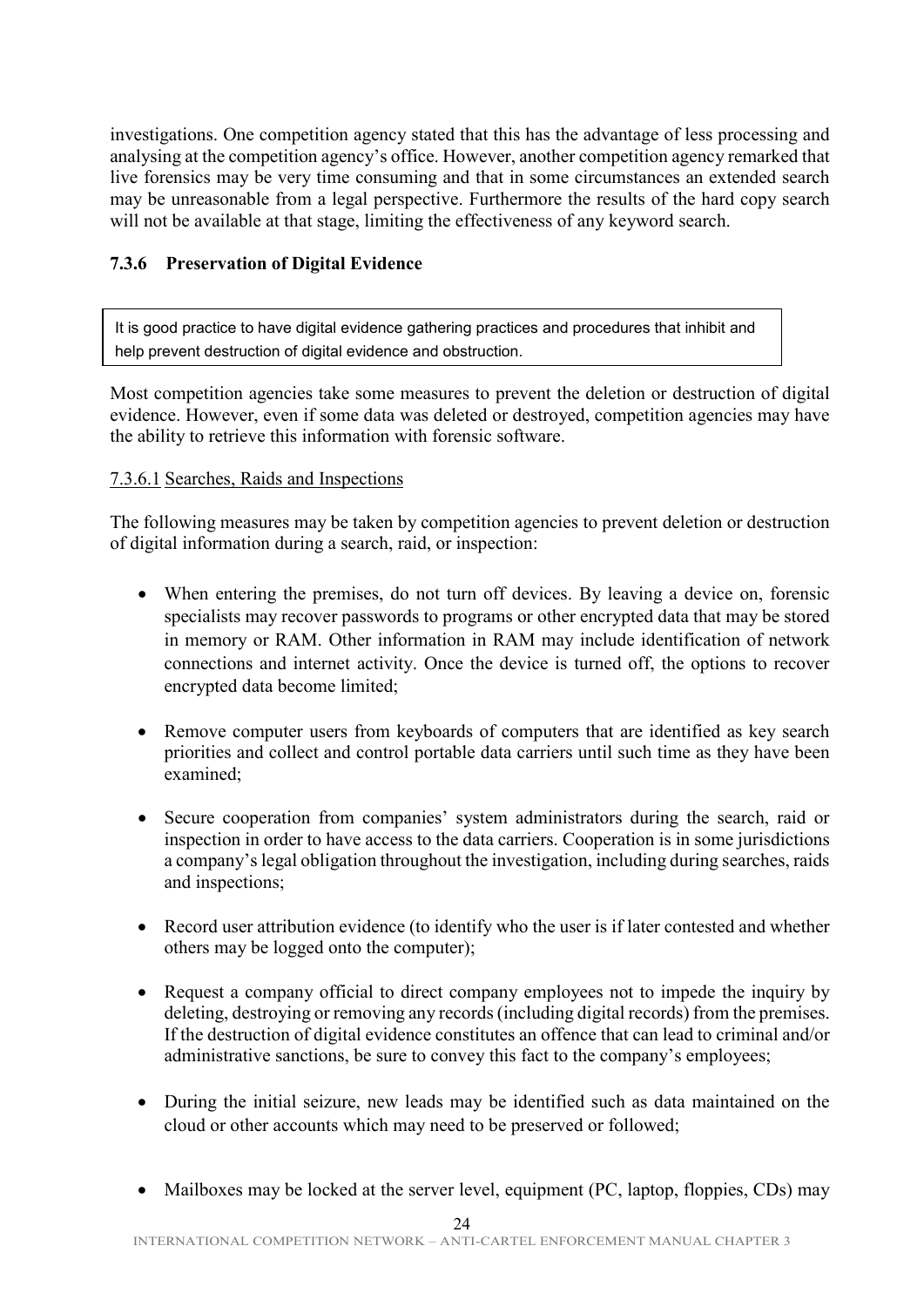be locked in a secure and sealed place until examination or server backup media may be seized during the investigation;

- Request access (according to the legal holds) to mailboxes and other data that may be stored in the cloud, and
- Ensure that no unauthorised person has access to any electronic devices at a search site; In some cases it could be necessary to unplug network cables from the computers, but consider that disconnecting network cables will close running network connections in the system. If those connections are relevant to identify more data sources, then do not disconnect network cables before collecting running connections evidence; take care to ensure that storage devices are protected from static electricity and magnetic fields; and pack all digital information in antistatic packing in a manner that will prevent it from being bent, scratched, or otherwise deformed.

### 7.3.6.2 Compelled Production

Some competition agencies require that digital information must be produced in "read-only" digital format so there is no chance that it might be inadvertently changed or deleted by the competition agency or investigative staff. Other competition agencies make copies of electronic media (e.g. CD-ROMs) containing the digital information as soon as it has been received by the competition agency. The "original" copy of the media is then secured with other important documents and will not be examined or reviewed for evidence; thereafter, staff handles only the "working copies" of the media (i.e. a duplicate CD-ROM).

#### <span id="page-24-0"></span>**7.3.7 Processing**

It is good practice to work on duplicates and not on the originally-acquired digital information for ensuring the chain of custody/evidence.

It is good practice to keep data and forensic images until the case is closed, all defendants are successfully prosecuted and/or all appeals are exhausted.

Processing may include the extracting of forensic images, e-mails, zip files, etc., filtering of "known files" or other non-relevant recognised files, decryption, indexing, etc. In general, images of data carriers (i.e. made at the premises during a search, raid or inspection) need processing afterwards. In general, copies of individual files and folders, like in compelled production, need less processing. Processing of data means to make available and/or visible the collected digital information for investigating purposes.

When obtaining large data sets from undertakings (or after seizure during dawn raids) competition agencies should take into account their:

- Capacity to analyze large data bases;
- Capacity to index and clean large data sets;
- Capacity to install/run company software on their premises;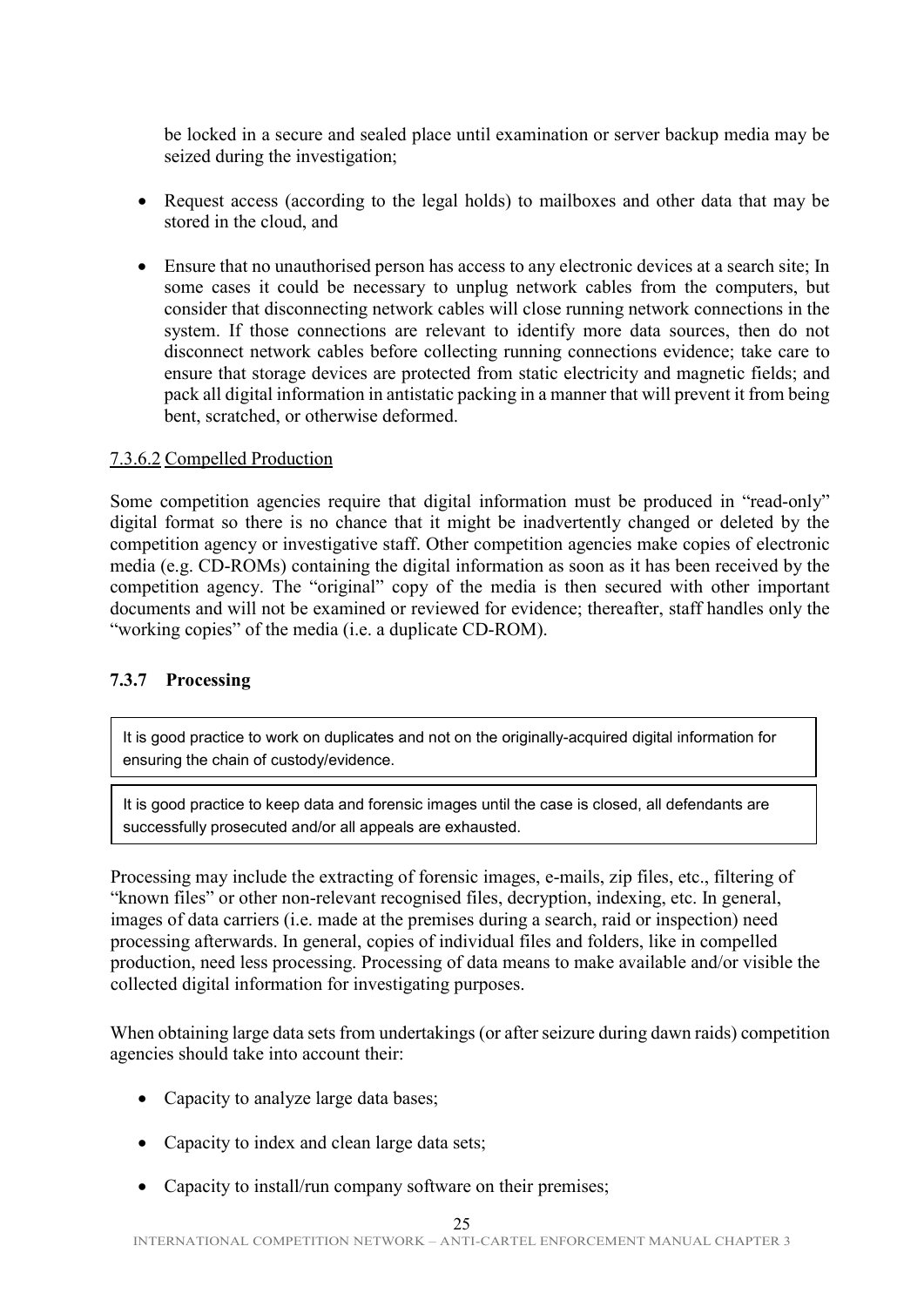• Human capital with the ability to process and analyze the data.

Most competition agencies make duplicates of the originally acquired digital information before processing to avoid changing the hash values and thus breaking the chain of evidence. The following are some other processes that were mentioned:

- Search for deleted files, file types, partitions, file systems, e-mails etc. This may also be part of the investigation process together with reconstitution of deleted files;
- The use of sampling techniques could also be considered, for example, implementing a protocol to obtain only a subset of the data that is defensibly representative of the entire set;
- Make sure officers have read-only access for review of digital information;
- Use decryption software if applicable; and
- Ask inspected companies for passwords/encryption keys if applicable; otherwise use of cracking techniques for passwords.

All competition agencies generate reports or log descriptions during the processing about actions or steps taken. Some competition agencies use internal standards for reporting. At the competition agencies where they use outsourcing in the processing of digital information the service providers must maintain a log of their actions, which then is used in the preparation of any statement or affidavit.

# <span id="page-25-0"></span>**7.3.8 Analysing**

The most used method for the analysis of digital information is keyword searching to find relevant documents. With the constant change of technology, however, this may change.

# *Keyword search:*

- Use predetermined search queries (keywords, file attributes);
- Use information from informants and witnesses and from interviews on the premises during the search, raid or inspection to formulate keywords; and
- Use information from analysis of the hard copy documents collected during the search, raid or inspection.

# *The following are other analytical options mentioned:*

- Review all digital information;
- Confirm user attribution;
- View the print spoolers;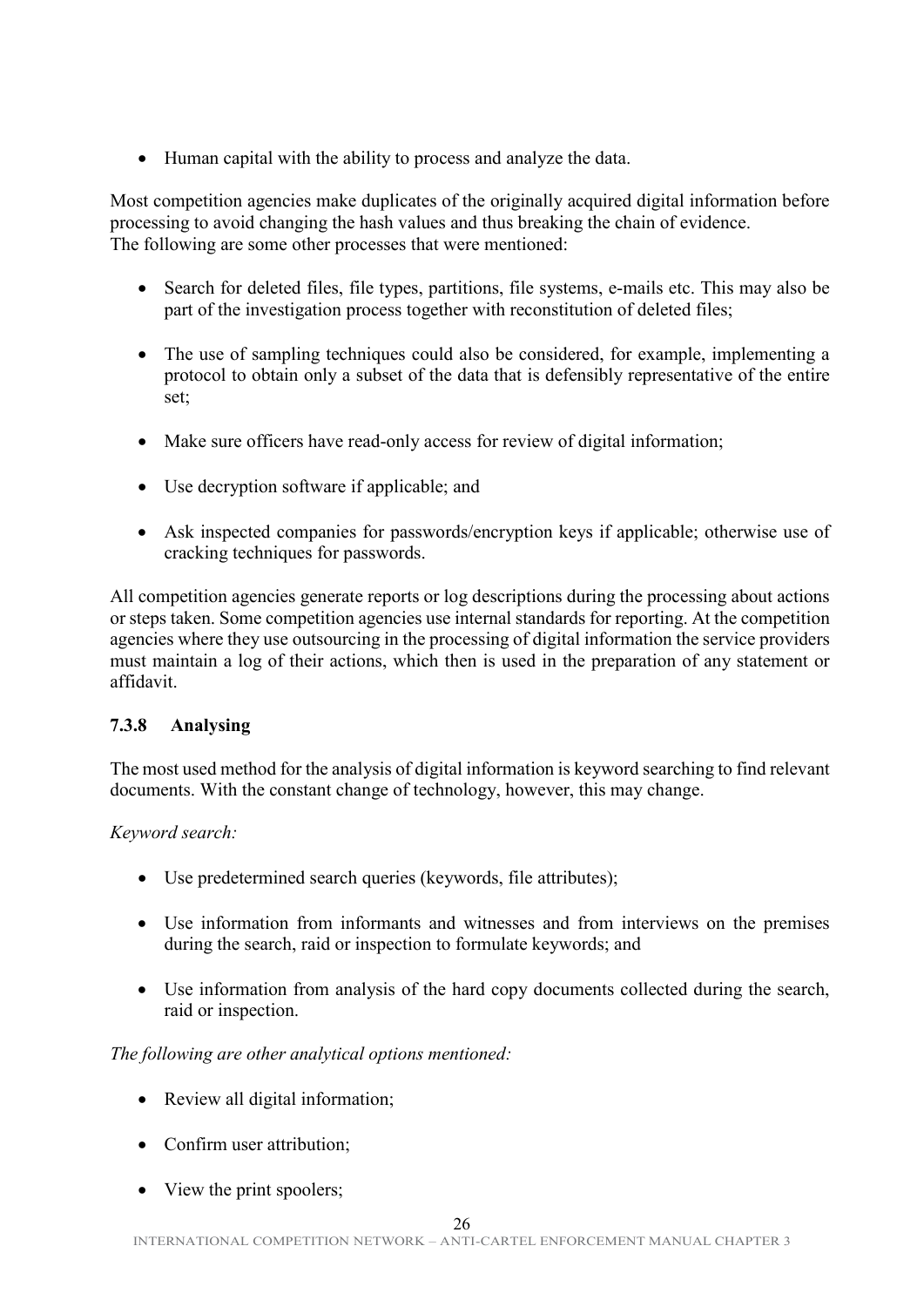- Test file signatures looking for bad file signatures;
- Search for encrypted information. Use decryption tools for encrypted information, if necessary;
- Review registry files, cache files, internet history file and favourites;
- Investigate traces of web chats, webmail, etc.;
- Investigate file and folder structure with visual inspection;
- Compare hash values to confirm if there are multiple copies of the same electronic documents and decide whether to include or exclude them;
- Look for connecting documents;
- Use search strings, code words;
- Use intelligence software to provide link analysis; and
- In case of compelled production, give instructions to the case team on how they could check that the company has not filtered some data relevant to the investigation.

Competition authorities analysing very large digital evidence collections could consider the use of Technology Assisted Review and other advanced analytical approaches. These approaches are often offered as part of commercial evidence review (e-Discovery) software. The most commonly used methods include:

- Predictive coding / Continuous Active Learning a group of machine learning methods to surface similar documents to those already identified as relevant to the case.
- Concept modelling a statistical method that identifies the key concepts found in the entire evidence collection and categorises every document into one of the concepts.
- Complex searching building on keyword searching, this method entails more targeted searches by combining multiple searches, often with conditions, into one search.
- Social network analysis whereby the software builds a visual network of all correspondence between different email addresses based on metadata. This allows investigators to see the number of "to" and "from" emails between different email addresses, as well as related concepts.

Forensic specialists report to officers about the relevant digital information, including whether there are gaps in information, such as extremely few or no e-mails during a certain period or from a certain employee. A cleanly installed hard disk should also be noted. This may also be part of the digital gathering process.

Most competition agencies generate reports or logs about all steps taken during their analysing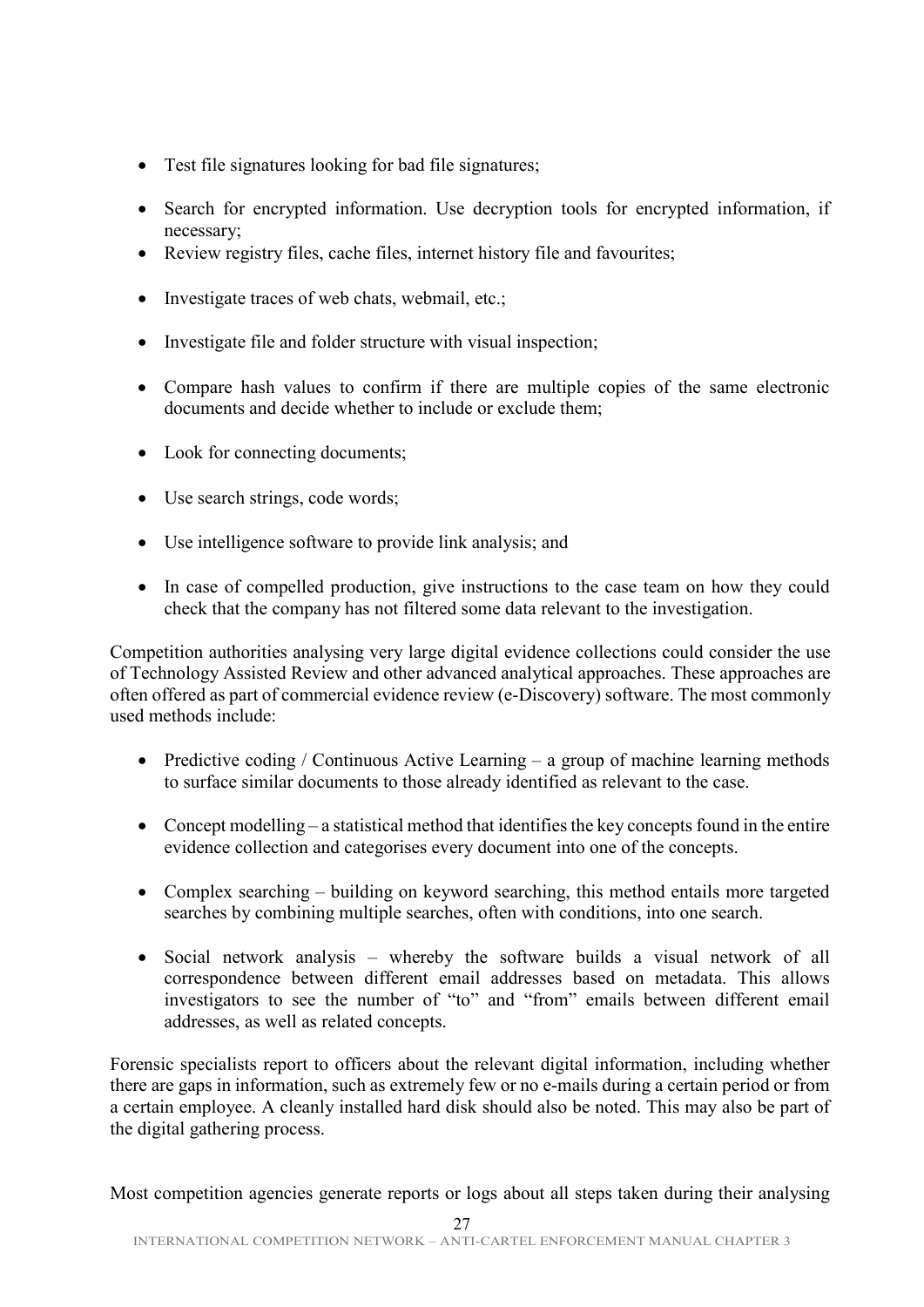work, including the list of keywords, the methods of the search used and the results. These reports are extremely important for the chain of evidence. Some competition agencies use internal standards for reporting. At the end of the analysing phase some competition agencies compile a final investigative report about the search results and put the selected electronic documents and evidence in the case file.

### <span id="page-27-0"></span>**7.3.9 Storing information after case closure**

After case closure it is of vital interest to the subjects of the investigation to learn what happens to the digital information gathered during searches, raids and inspections. One competition agency reported that the forensic image had been destroyed after the search, but before the case closure, which made it impossible to refute some of the companies' challenges in court.

Some competition agencies must return all digital information to the company after case closure, while others are required to delete the digital information. This depends on whether the material is an original or a copy. Some competition agencies are required to store the information gathered or a copy thereof either permanently or temporarily. Sometimes only hard copies are kept whereas, in other cases the data itself is filed.

Some competition agencies keep the "original" images until the end of the legal proceedings. Therefore, the non-relevant electronic documents are deleted from the working copy when the investigation phase is finished. The non-relevant electronic documents remain at the competition agency on the original images, however, access to them is strictly limited.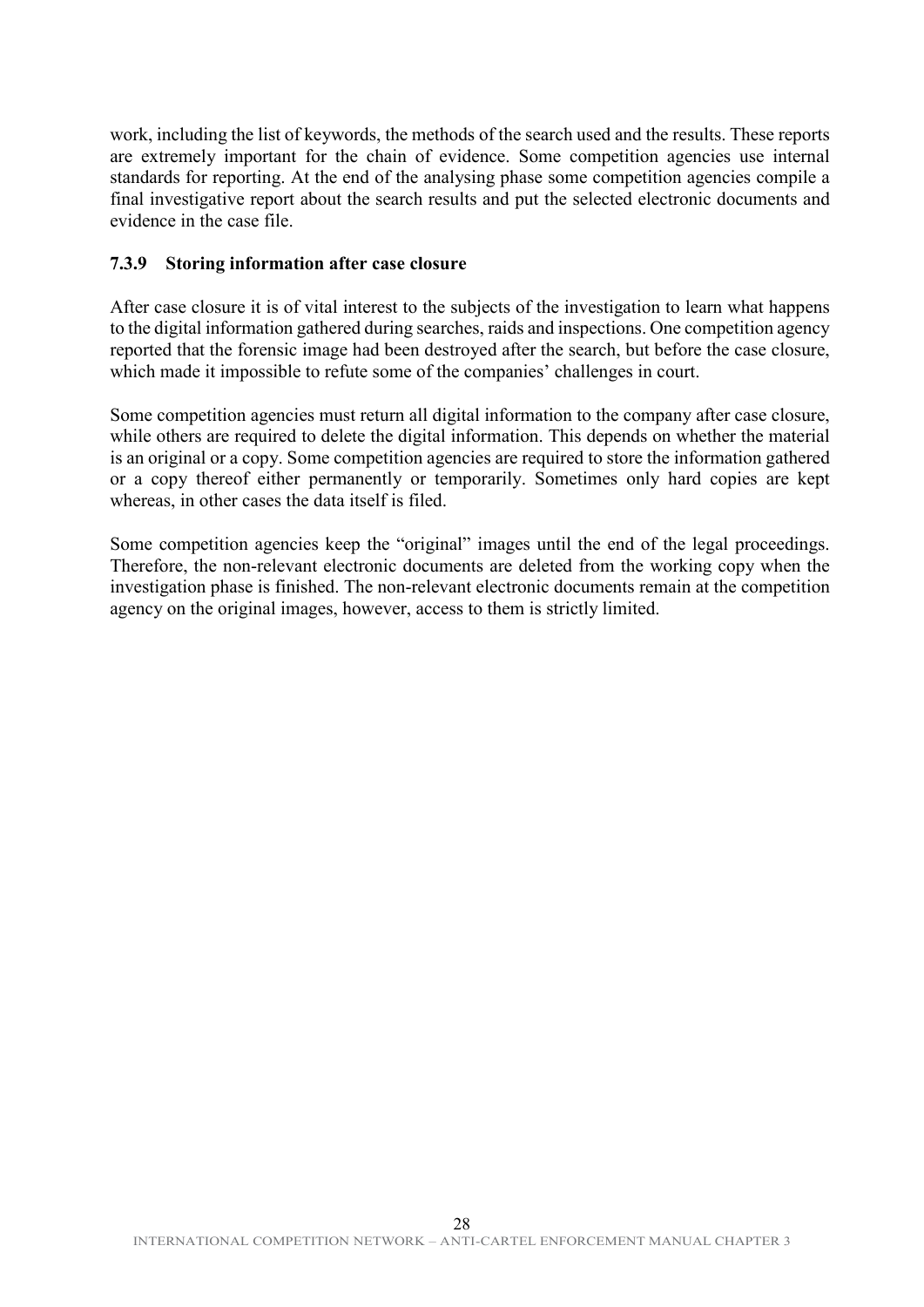# <span id="page-28-1"></span><span id="page-28-0"></span>**8 CHALLENGES CONCERNING DIGITAL EVIDENCE GATHERING**

#### **8.1 General**

It is good practice to be cautious in drafting the scope and wording of terms in legal orders.

It is good practice to keep in mind the principle of integrity and authenticity of digital evidence during the entire legal proceedings.

Legal issues mainly concern the authority of the competition agency to retrieve digital information from the company. This is of course an issue strongly related to the powers of the competition agencies governed by their national law. Therefore, this Section cannot and will not go into detail on the different national regimes and powers, but will look into the more general approaches relating to the legal issues surrounding digital evidence gathering. These issues relate to the way the powers for digital evidence gathering are set out in national legislation, the handling of legally privileged and private digital information and the power to get physical access to digital information stored outside business premises or even outside the jurisdiction of competition agencies. In some cases, competition agencies may have written guidelines as to how to deal with these issues.

It is a general legal issue at all competition agencies concerned with digital evidence gathering to keep in mind the principle of the integrity and the authenticity of the digital evidence during the entire legal proceeding.

With digital information becoming more significant and gathering increased attention, case law is developing on all of these issues.

# **8.2 Power for digital evidence gathering**

<span id="page-28-2"></span>Typically, national law gives competition agencies the power to perform digital evidence gathering, either by way of searches, raids or inspection or by way of compelled production. In almost all jurisdictions, this power is interpreted from an already existing power to compel or seize documents relevant to an on-going investigation.

As technical developments are rapid, the fact that many jurisdictions derive their power from an interpretation of already existing powers appears to be a good practice. To lay down special powers for digital evidence gathering in national law today may run the risk that tomorrow's technical development(s) will restrict them in their possibilities.

It seems that because the authority to gather digital evidence is based on an interpretation of already existing powers, a parallel is sought with the traditional gathering of hard-copy documents. For now, this may be a well-functioning approach. However, in the future, this could lead to a restriction of the possibilities digital evidence gathering can provide as new approaches not purely related to electronic documents may emerge. Further, it is important for competition agencies to ensure that the legal authority to search and seize digital evidence includes the ability to search and seize evidence concerning the use and control of the computer or device.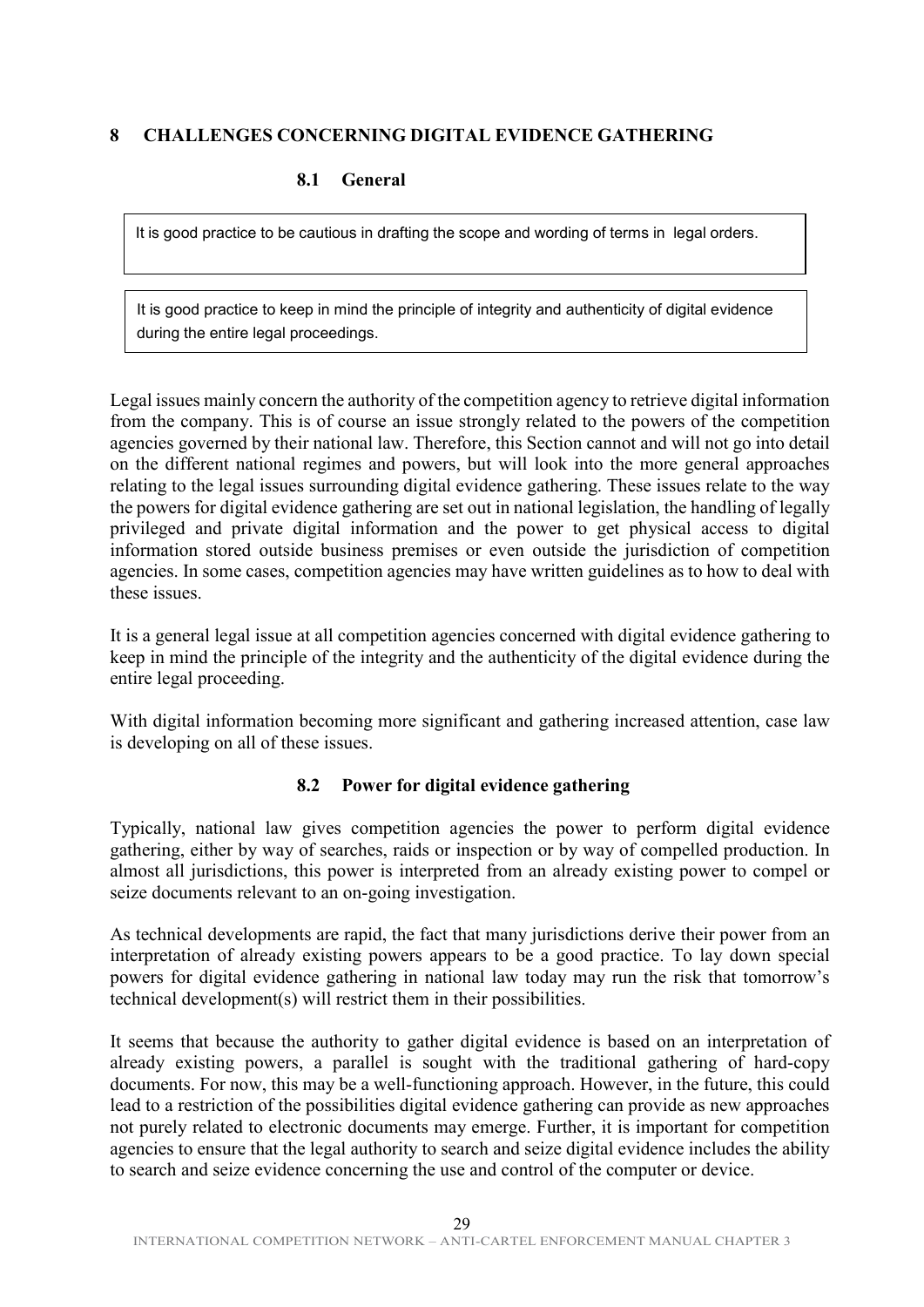<span id="page-29-0"></span>It is good practice to have a systematic approach for the review, selection and handling of privileged and private and potentially privileged and private digital information.

In many jurisdictions, correspondence between the company and a lawyer is protected by legal privilege. Furthermore, many competition agencies are not entitled by law to seize or copy private documents, such as private correspondence, photographs, etc. These documents (legally privileged and private) are generally not to be seized or copied or compelled by competition agencies. In the case of hard-copy documents, there exist common ways to ensure that these documents are not seized or copied by the competition agency. By looking at the header of the document and/or the rough content, an officer can generally determine whether a document is legally privileged or private.

In the case of digital evidence gathering during searches, raids or inspections, the content of the electronic documents cannot always be studied or looked into at the company's premises. The data carrier on which the digital information is stored will often be imaged and further examined at the office of the competition agency. The handling of privileged and private digital information will therefore sometimes differ from the handling of hard-copy documents.

In addition, the scope of legal privilege differs between jurisdictions. Competition agencies that are not allowed to seize or copy legally privileged or private documents will first try to extract the legally privileged or private documents from the data carrier and then make a digital copy of the data carrier. For instance, if digital copies are made at the premises of smaller stand alone data carriers (e.g. floppy discs, USB devices, etc.), an official of the company may point out which documents on this device are likely to be legally privileged or private. In some jurisdictions, the competition agency will judge the validity of the claim in a prima facie assessment and, if approved, these documents can be removed from the device to be copied. In case of disagreement, a formal protest can be made or the company can go to court to fight the judgement of the competition agency. In other jurisdictions, if a claim of privilege is made, the agency is forbidden to examine the documents over which the claim is made and the document or the data carrier must be sealed. The court will ultimately decide whether privilege attaches to the document.

If digital evidence gathering images are made from data carriers, it is not possible to remove documents that are legally privileged or private. The reason for that is the nature of an image: an exact bit-by-bit copy of an entire data carrier. In the case of digital copies of larger data carriers, it may be impossible to remove all privileged or private digital information at the premises of the company. This may restrict some competition agencies in their ability to image bigger data carriers.

In some cases the amount of content on the copy generally is too big to review at the premises of the company and analysis is carried out at the competition agency's office. Otherwise, the stay on the site would be prolonged and may be unnecessarily disruptive for the company being searched, raided or inspected. The analysis is done in various ways. At some competition agencies, before looking at the content of the digital information - as in the case of an image - a company and its lawyer will be invited to the competition agency's office to come forward with the names of the electronic documents containing legally privileged or private digital information. These documents will then be selected and an assessment will be made as to whether the documents are legally privileged or private. This assessment may be conducted by one of the officers on the case or by someone who is not involved in the investigation. Digital information that is legally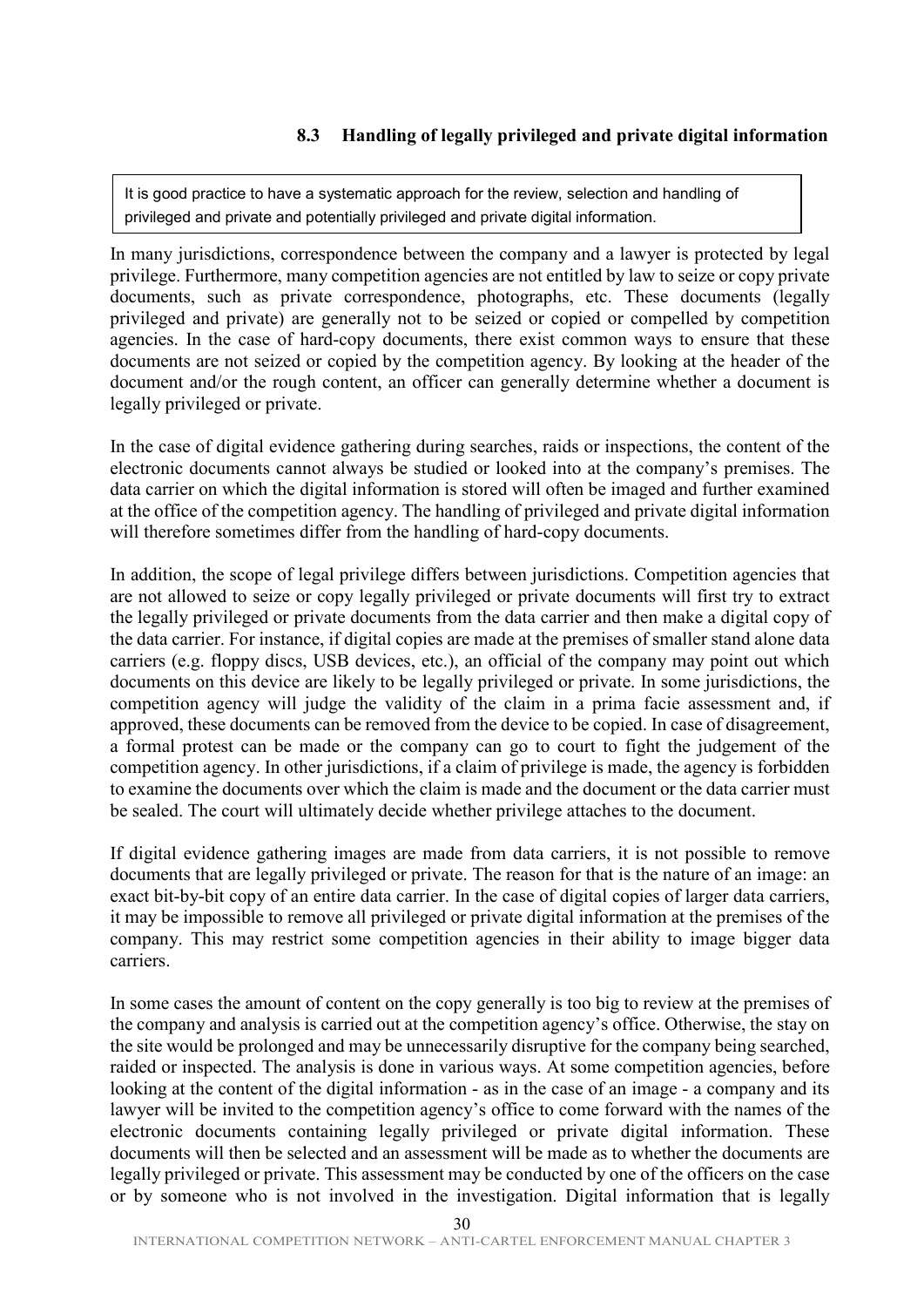privileged or private is then destroyed or returned to the company. The remaining digital information on the copy will be analysed and studied by the competition agency. In case of disagreement, a formal protest can be made or the company can go to court to fight the judgement of the competition agency.

Some jurisdictions have a special provision in their law to deal with claims of legal privilege. In these jurisdictions, the digital information which the company claims legal privilege may be copied to separate media and sealed pending an agreement being reached about the claim between the lawyers of the company and the competition agencies. Sometimes an independent third party, or even the court, will decide the claims. Such an independent third party may consist of personnel from another location of the competition agency or other agents not working on the case.

#### **8.4 Physical access to digital information**

<span id="page-30-0"></span>As digital information can be easily transmitted from and stored in places different from hard copy information, one of the legal issues is whether competition agencies have access to and can seize digital information stored on a server outside the business premises.

Three different situations can be distinguished:

- a situation in which the server is not located at the specific premises of the company being searched, raided or inspected, but at another premises of the company;
- a situation in which the server is not located at the premises of the company being searched, raided or inspected, but at the premises of another company contracted for this storage (third party); and
- a situation in which the server is located outside of the territorial jurisdiction of the competition agency.

There are two general approaches:

- Some competition agencies look at whether the company searched, raided or inspected has access to and/or uses and/or controls the digital information stored at the other business premise(s) of the company. If the company has access, uses and controls such information, the digital information is regarded as being at the searched, raided or inspected premises and access is permitted and copying done. The location where the digital information is stored is therefore of no issue. This approach can be called "the Access approach".
- Other competition agencies will purely look at the location where the digital information is stored. If this location differs from the one described in their legal order (e.g. search warrant, court order, administrative decision, etc.) the competition agency must get a new legal order to obtain access and be permitted to copy the digital information at the alternate location. Therefore, some competition agencies describe the premises to be inspected in such a way that it covers as many premises of the company involved as possible within its jurisdiction. This approach can be called "the Location approach".

In this Chapter the consequences of the two approaches are given for both situations.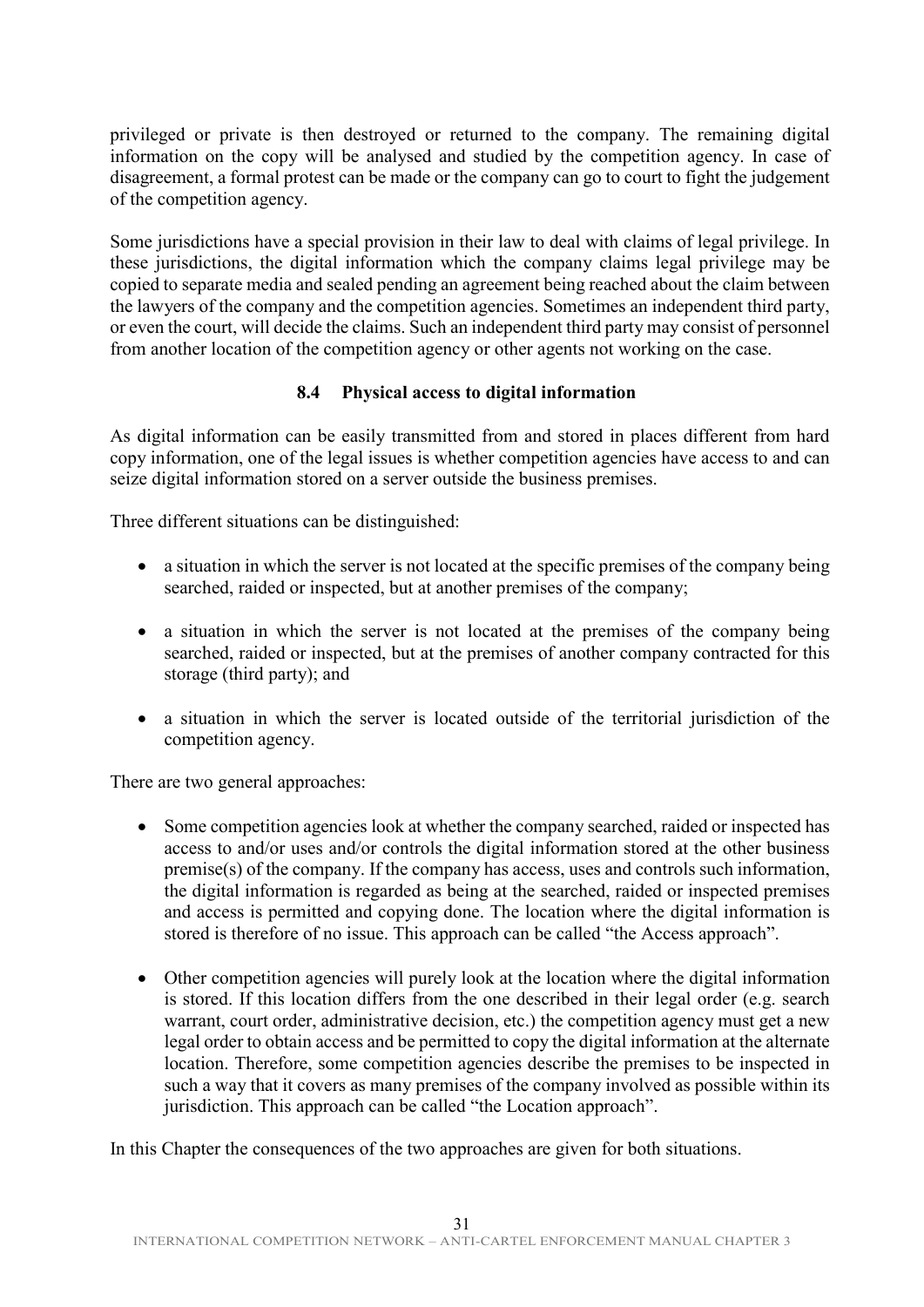# <span id="page-31-0"></span>**8.4.1 Digital information stored outside the company's inspected premises**

#### 8.4.1.1 Another premises of the same company

In the Access approach, the competition agency will have access to digital information stored at the other premise(s) of the same company if the searched, raided or inspected company has access to and/or uses and/or controls the digital information at the other premises.

In the Location approach, the competition agency will need a new legal order to get access to the information. Describing the premises to be inspected in such a way that the description covers as many premises of the company involved as possible avoids the necessity to obtain a new legal order during the course of the search, raid or inspection.

#### 8.4.1.2 Premises of another company

In the Access approach, if the company searched, raided or inspected has access to and/or uses and/or controls the digital information at the premises of another company, the digital information is considered to be accessible at the searched, raided or inspected premise(s) and access is allowed.

In the Location approach, the competition agency will need a new legal order to get access to the digital information regarding the premises of another company, as the original legal order covered a different location. A broad description of the premises of the company involved will not overcome the barrier for access, as the location of the digital information concerns another company (third party). As noted above, for the Location approach, as new leads are identified (such as data stored on a cloud or new accounts), it is recommended that steps be taken to preserve the digital evidence (such as through the 24/7 Network referenced in Section 7.3.2.1) pending legal process.

#### 8.4.1.3 Digital information stored outside the territorial jurisdiction of the competition agency

If the competition agency follows the Access approach, when the company that is being searched, raided or inspected has access to and/or uses and/or controls the digital information, the competition agency has, through the searched, raided or inspected premises, access to the digital information in the other territorial jurisdiction.

Competition agencies that follow the Location approach will not be allowed to access the digital information stored outside the territorial jurisdiction. Additionally, the Location approach will also prove to be insufficient in cases of cloud storing where data is stored on servers in unknown locations on the internet. In these cases the competition agencies use the possibility of mutual legal assistance treaties (MLATs) or agreements to gather the digital information.

# **8.5 Using digital evidence in court**

<span id="page-31-1"></span>Competition agencies may introduce the digital information gathered in different ways during the course of the investigation and at trial. There appear to be no significant legal problems in using the digital evidence gathered in court, providing procedures are properly followed.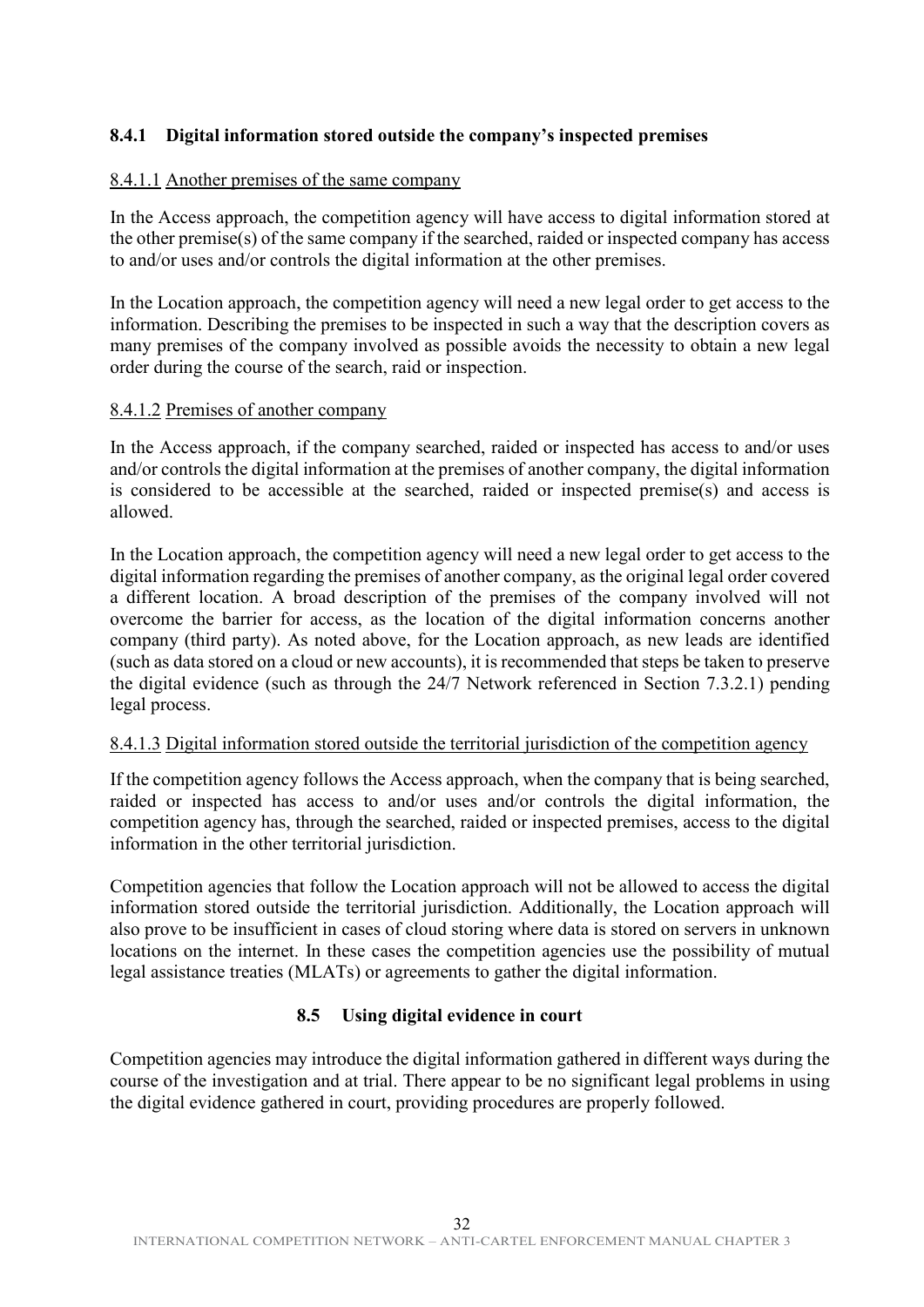#### **8.6 Collecting data from third parties / cloud computing**

<span id="page-32-0"></span>Further problems were identified with regard to collecting data from different data carriers or data carriers of third parties (e.g. Internet service providers). In some jurisdictions such third parties can be requested to provide the relevant information, whereas in other jurisdictions the rules do not differ substantially from the rules that concern collecting data from the inspected company itself. In the latter case the competition agencies may require a new legal order (this may also be due to the fact that this kind of data may not be physically stored at the company searched, raided or inspected). With regard to the collection process as such many competition agencies reported that the process of collecting (i.e. the copying of data) does not differ from collecting data from the companies inspected.

#### **8.7 Bring Your Own Device**

<span id="page-32-1"></span>Many companies have policies that allow employees to use their own electronic devices, such as personal computers or smartphones, for work purposes. Often, these devices will contain a combination of personal and professional information. As a result, it is important to be cognisant of these types of policies when drafting legal orders and preparing for searches, raids or inspections.

#### **8.8 Information to Provide to a Company**

<span id="page-32-2"></span>When conducting searches, raids or inspections, it is important to consider what information competition agencies should provide to the companies they are searching about the investigation. On the one hand, supplying a company that is being searched, raided or inspected with comprehensive information regarding the investigation would permit the company to assist the competition agency in ensuring that the digital evidence gathering process is as targeted and thorough as possible. On the other hand, competition agencies may have concerns that providing detailed information to a company may result in the deletion or destruction of evidence, or the tainting of witnesses. Competition agencies should consider these factors when deciding how much information to provide to companies being searched, raided or inspected.

#### **8.9 Transparency of a competition agency's procedures and workflow**

<span id="page-32-3"></span>In a similar vein, it is also important to consider to what degree a competition agency should be transparent with respect to its procedures and workflow for digital evidence gathering.

Having a high level of transparency will help to ensure that a competition agency remains consistent and fair with respect to its digital evidence gathering procedures, and may in certain instances avoid legal challenges to the search that could hamstrung the investigation process. However, a high level of transparency can cause problems for competition agencies in situations where, for whatever reason, they did not follow their published procedure. This may be of particular concern in cases that are brought to court. Conversely, being less transparent about procedures and workflow allows competition agencies to be more flexible in the digital evidence gathering process; though they may still be open to scrutiny due to the secretive nature of their procedures. Again, competition agencies should consider these factors when determining the level of transparency of their procedures and workflow for digital evidence gathering.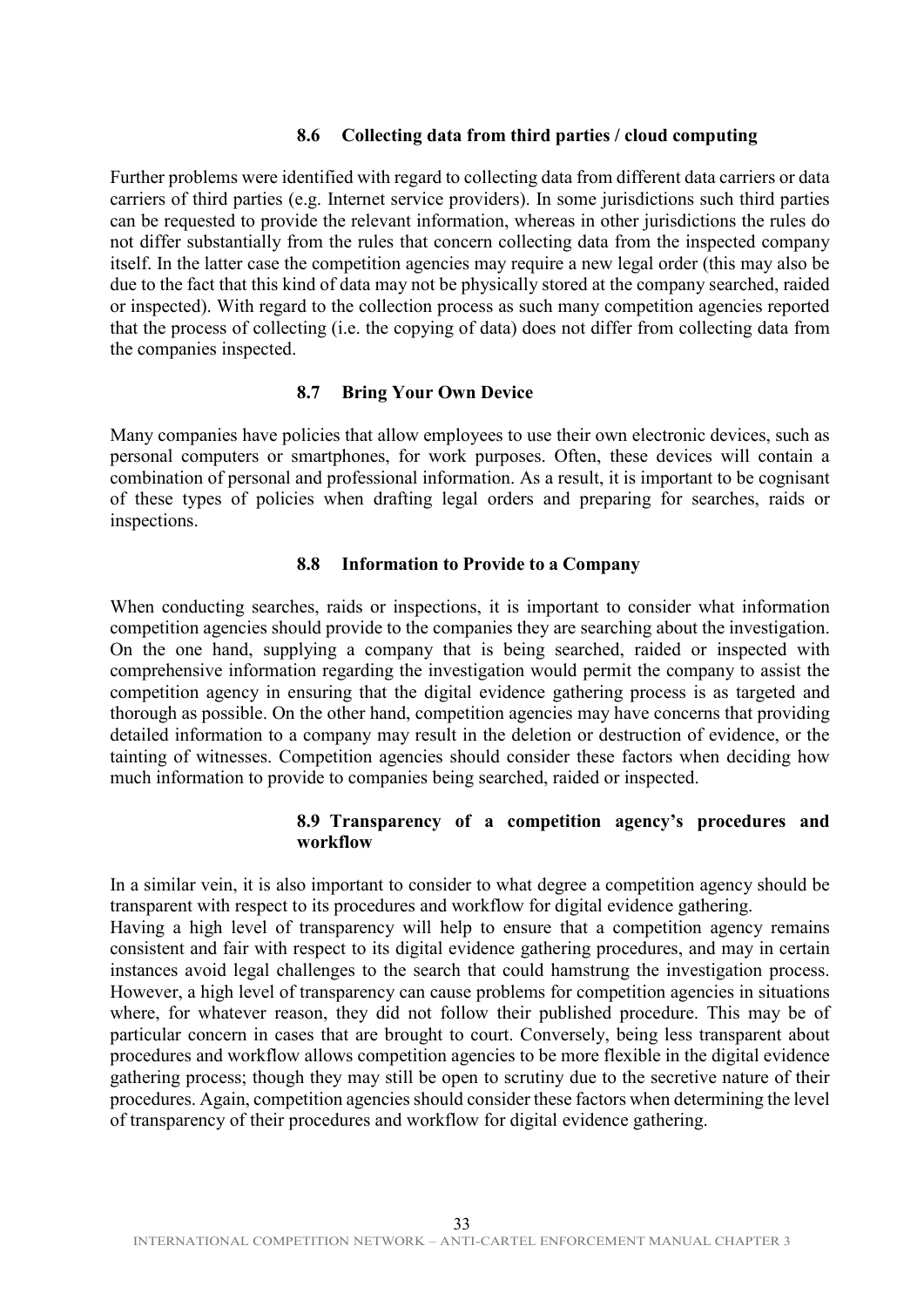# <span id="page-33-0"></span>**9 ADVANTAGES AND FUTURE CHALLENGES**

Most competition agencies indicated that digital evidence gathering was advantageous for getting access to significant information. A number of competition agencies mentioned that digital evidence gathering allowed access to large volumes of data, which in itself may prove to be an advantage as well as a disadvantage.

Some examples of advantages:

- One competition agency reported that the main advantage is that information about the company's competitive strategy and communication between the competitors are usually found on digital media.
- One competition agency reported that the main advantage with making forensic images is the possibility to restore erased data. This enables the competition agency to collect evidence of an infringement even if the search, raid or inspection was expected and the company has been "cleaning up".
- One competition agency reported as an advantage that extra time and resources were granted by post-inspection analysis.

Some examples of challenges:

- Some competition agencies advised that digital evidence gathering contains challenges as the competition agencies have to keep up with the companies' rapid advances in technology.
- One competition agency warned that keyword searches can be thwarted through the use of code words or intentional misspellings.
- Some competition agencies mention the lack of sufficient resources (e.g. IT staff, hardware, software, licensing and training) as a challenge to be overcome in the future.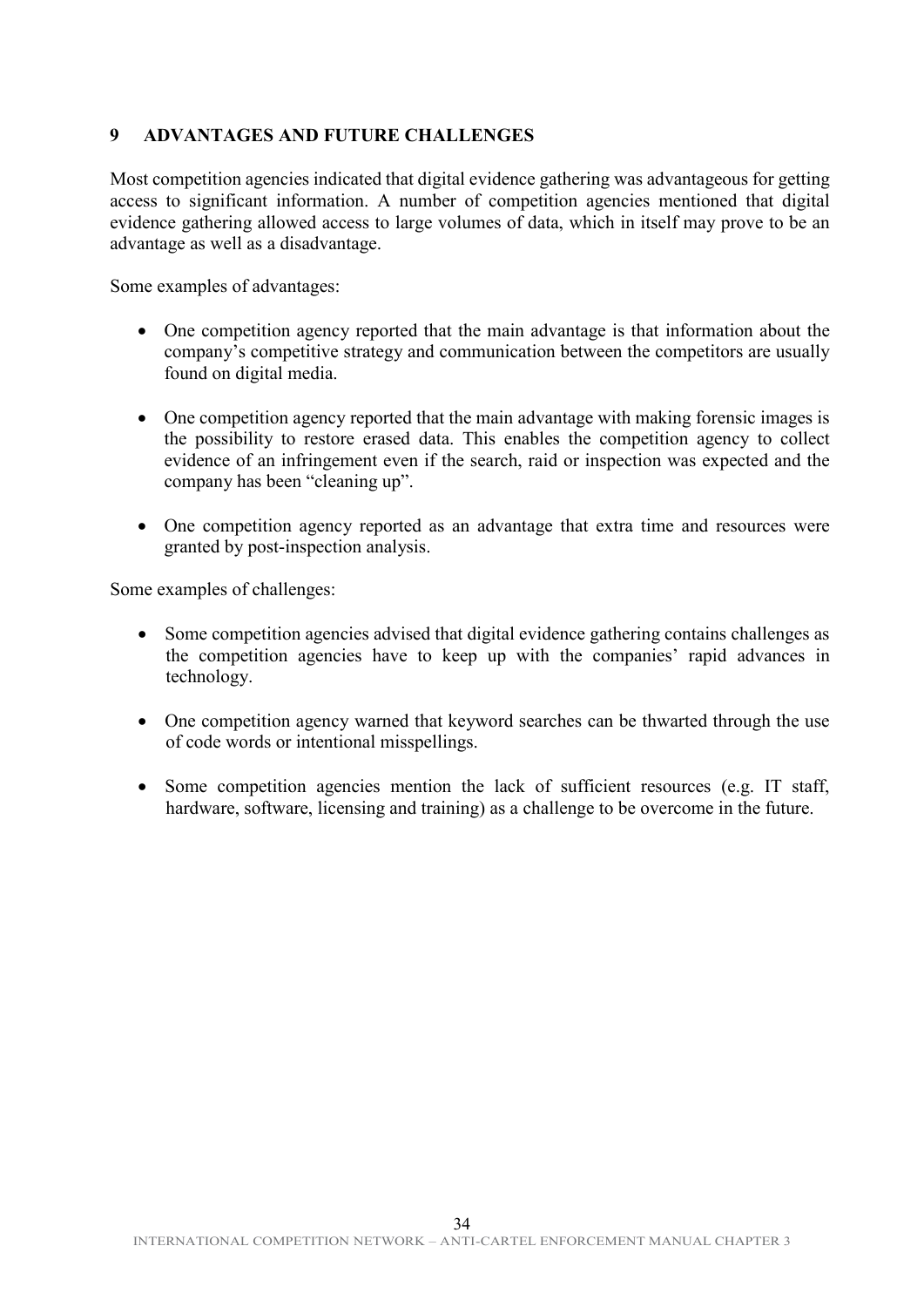# <span id="page-34-0"></span>**APPENDIX 1: GOOD PRACTICES RELATING TO DIGITAL EVIDENCE GATHERING[9](#page-34-1)**

The following list reflects good (?) practices common to many of the competition agencies responding to the November 2009 questionnaire that formed the basis for this Chapter. This list is meant to provide a concise summary of common practices in the conduct of the digital evidence gathering. The list does not purport to present all possible practices, nor does it necessarily recommend these practices over others. Practices will depend on the peculiarities of each jurisdiction's cartel regime and the particular circumstances.

# **Resources for Digital Evidence Gathering**

# *It is good practice:*

- to have a dedicated internal organisation or staff capacity to undertake digital evidence gathering.
- for IT staff/forensic specialists to work closely with the case handlers during all stages in the gathering of digital evidence: data governance, identification, collection, processing, reviewing and production.
- to give special training to the competition agency's staff who collect and process digital evidence.
- to describe the scope and nature of cooperation with other public agencies in a protocol on digital evidence gathering.
- to have a dedicated budget to cover the costs of purchasing and maintaining hardware, software, licensing and forensic tools, as well as staff training.

# **The Elements of Digital Evidence Gathering**

# *It is good practice:*

- to use tools that are thoroughly validated and generally accepted in the computer forensics field.
- to develop and verify internal policies and procedures with regard to the collection and analysis of digital evidence.
- to document every step taken in the digital evidence gathering process.
- to establish control of the company's digital information as soon as possible after entering the premises in order to prevent its destruction.
- to seek the company's systems administrator's cooperation as the administrator is generally an important person with regard to digital evidence gathering.

<span id="page-34-1"></span> <sup>9</sup> Please note that good practices set out in other Chapters of the *Anti-Cartel Enforcement Manual* may also applyto this Chapter.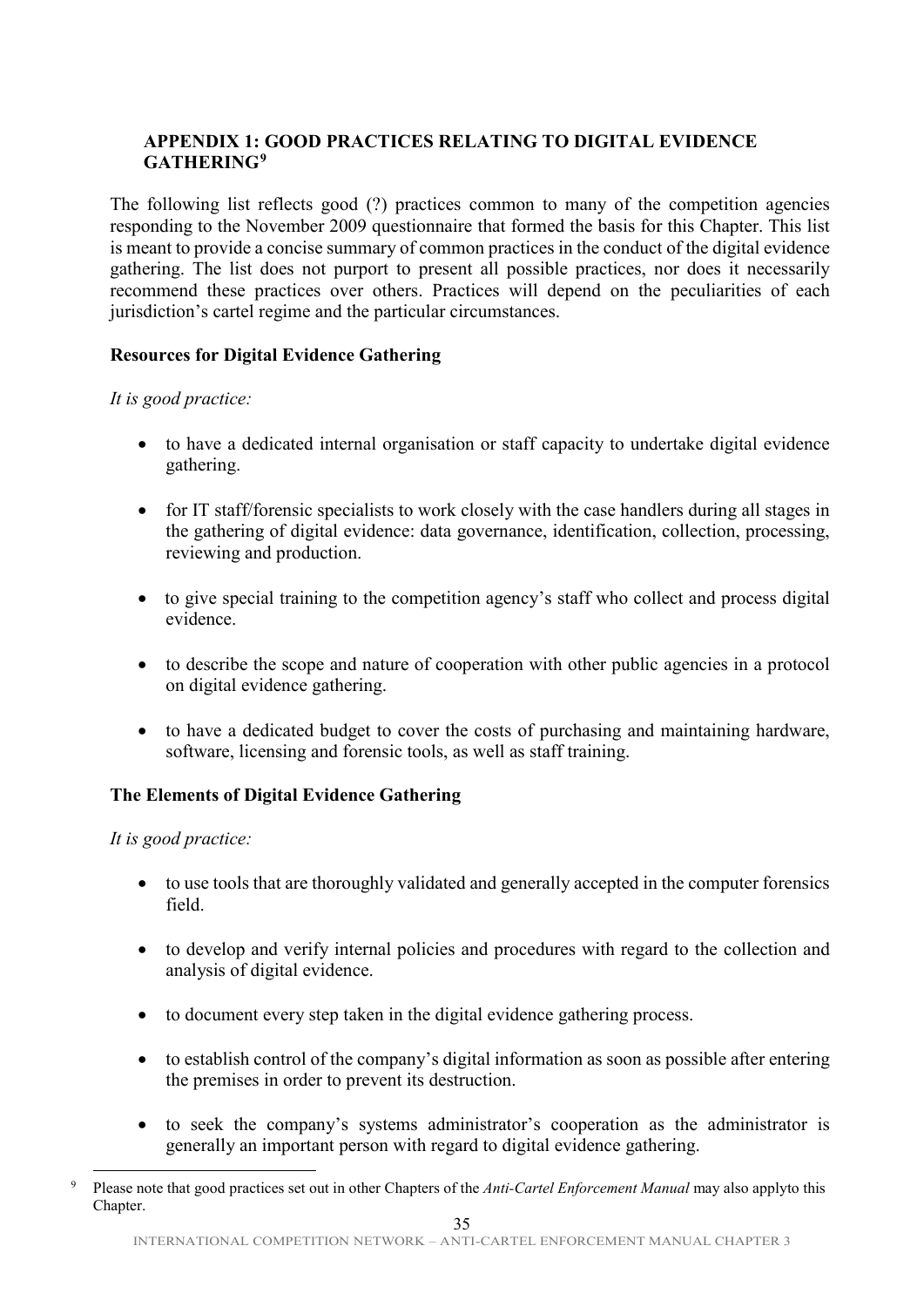- to solicit information about the computer systems, devices, access codes and practices and procedures for backups, destruction and retention of digital information.
- to determine user attribution early during each phase (such as during the initial search and seizure and during the examination).
- to have digital evidence gathering practices and procedures that inhibit and help prevent destruction of digital evidence and obstruction.
- to work on duplicates and not on the originally-acquired digital information for ensuring the chain of custody/evidence.
- to keep data and forensic images until the case is closed, all defendants are successfully prosecuted and/or all appeals are exhausted.

### **Legal issues concerning Digital Evidence Gathering**

#### *It is good practice:*

- to be cautious in drafting the scope and wording of terms in legal orders.
- to keep in mind the principle of integrity and authenticity of digital evidence during the entire legal proceedings.
- to have a systematic approach for the review, selection and handling of privileged and private and potentially privileged and private digital information.